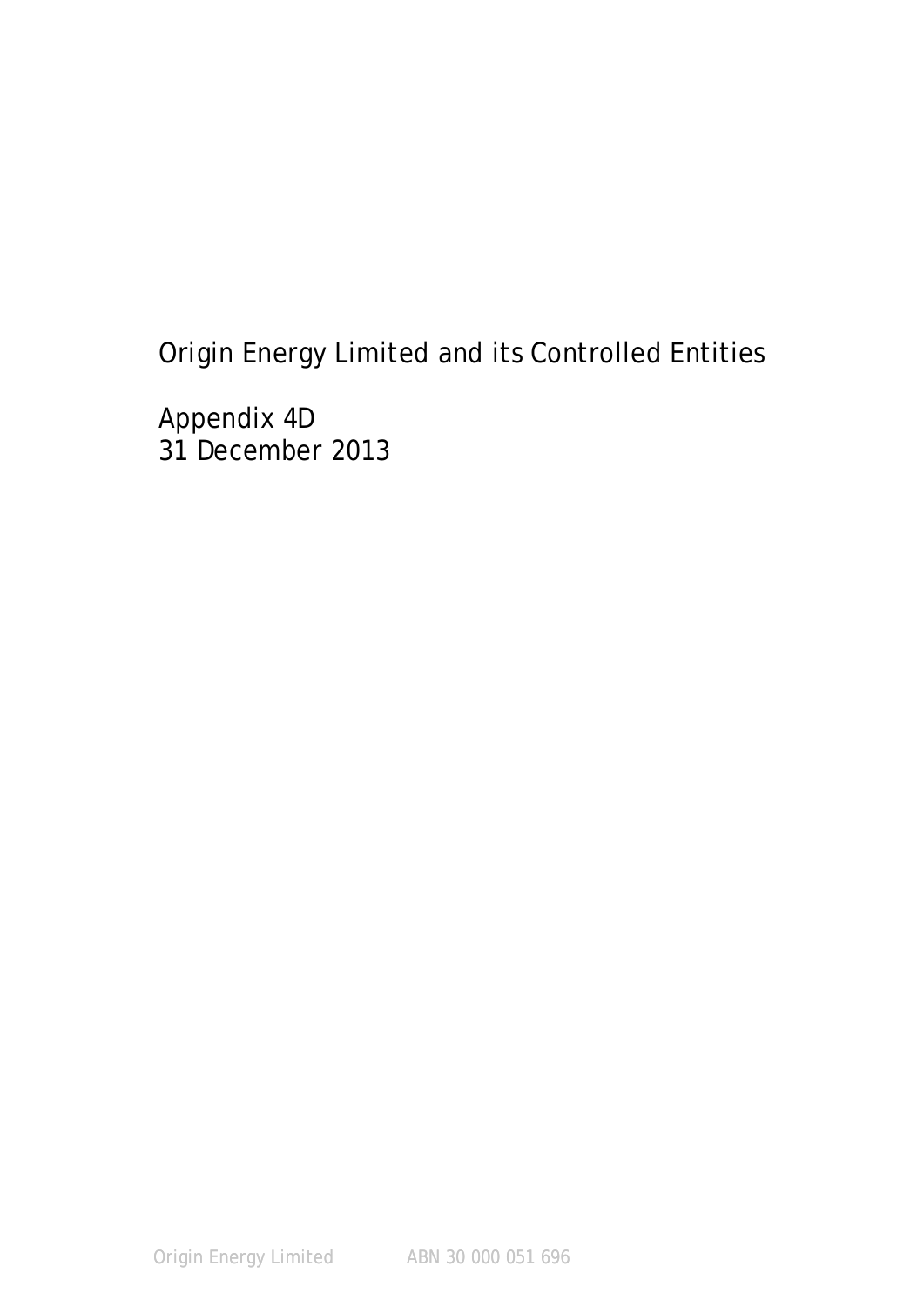# Appendix 4D Results for announcement to the market 31 December 2013

|                                                            |      |     |    | 31 December  | 31 December    |
|------------------------------------------------------------|------|-----|----|--------------|----------------|
|                                                            |      |     |    | 2013         | 2012           |
|                                                            |      |     |    | \$million    | \$million      |
| Revenue                                                    | down | 3%  | to | 7,238        | 7,450          |
|                                                            |      |     |    |              |                |
| Net profit for the period attributable to members          |      |     |    |              |                |
| of the parent entity                                       | down | 39% | to | 322          | 524            |
| Basic earnings per share                                   | down | 39% | to | 29.3¢        | 48.0¢          |
| Diluted earnings per share                                 | down | 39% | to | 29.10        | 47.9¢          |
|                                                            |      |     |    |              |                |
|                                                            |      |     |    | 31 December  | 30 June        |
|                                                            |      |     |    | 2013         | 2013           |
|                                                            |      |     |    | \$           | \$             |
| Net tangible asset backing per ordinary security           | up   | 3%  | to | \$6.75       | \$6.53         |
|                                                            |      |     |    |              | Franked        |
|                                                            |      |     |    |              | amount per     |
|                                                            |      |     |    | Amount per   | security at 30 |
| <b>Dividends</b>                                           |      |     |    | security     | per cent tax   |
| Interim dividend determined subsequent to 31 December 2013 |      |     |    | 25 cents     | nil            |
| Previous corresponding period (31 December 2012)           |      |     |    | 25 cents     | 25 cents       |
|                                                            |      |     |    |              |                |
| Record date for determining entitlements to the dividend   |      |     |    | 3 March 2014 |                |
| Dividend payment date                                      |      |     |    | 4 April 2014 |                |
|                                                            |      |     |    |              |                |

**Brief explanation of any of the figures reported above or other item(s) of importance not previously released to the market.**

Refer to the attached Directors' Report and Operating and Financial Review for explanations.

**Discussion and Analysis of the results for the half year ended 31 December 2013.** Refer to the attached Directors' Report and Operating and Financial Review for commentary.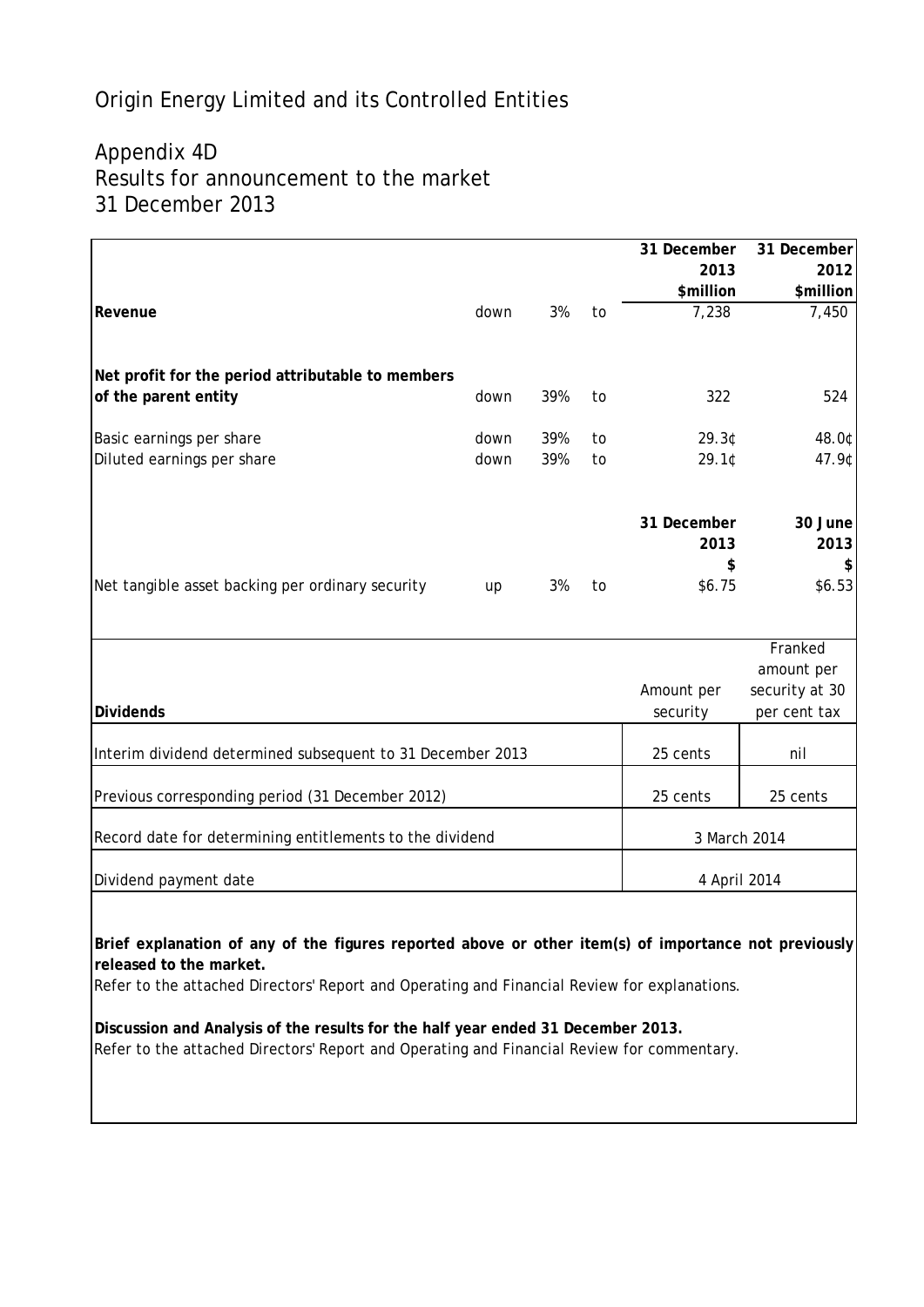Interim Financial Statements 31 December 2013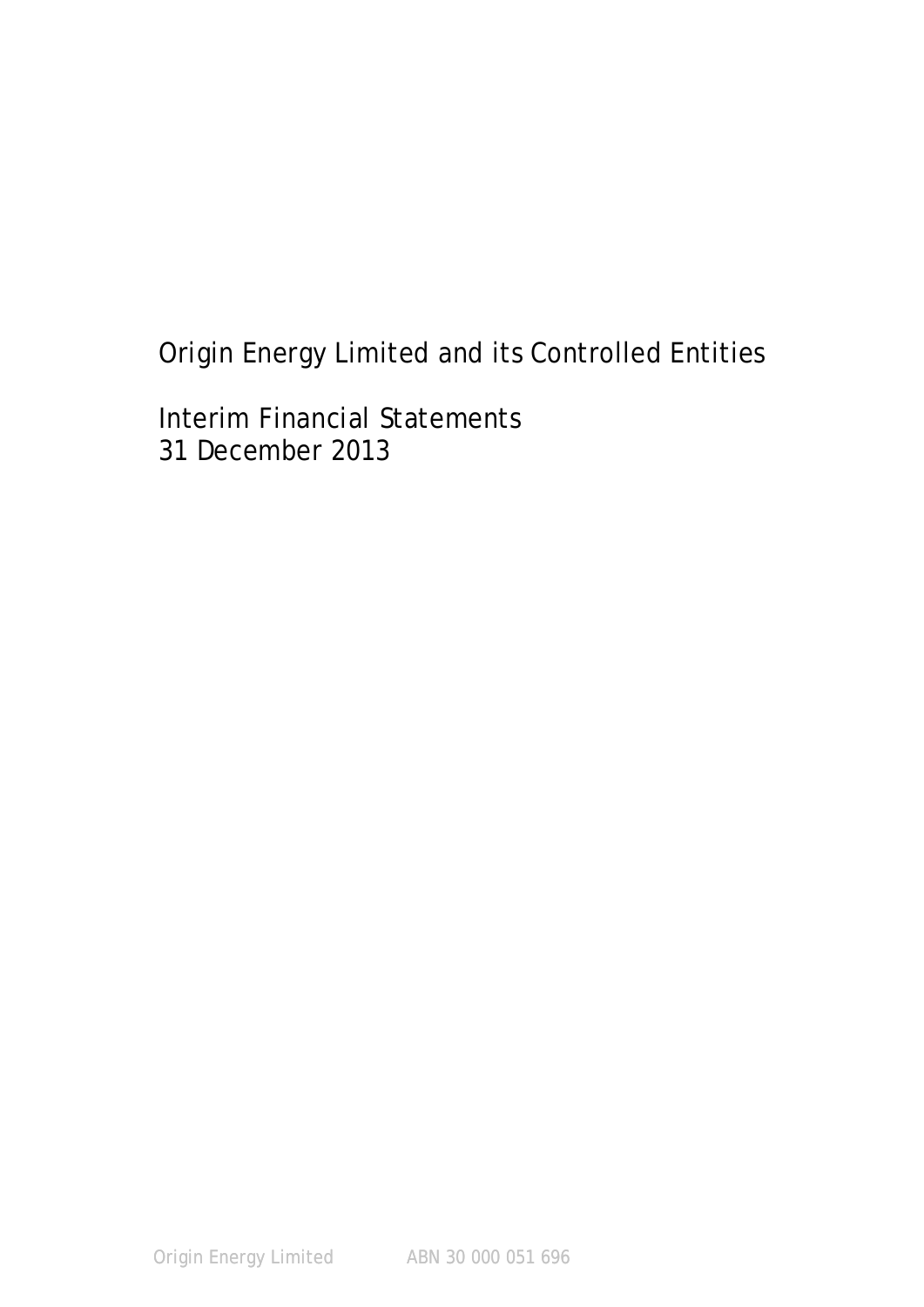Interim income statement Interim statement of comprehensive income Interim statement of financial position Interim statement of changes in equity Interim statement of cash flows Notes to the interim financial statements

- 1 Statement of significant accounting policies
- 2 Segments
- 3 Profit
- 4 Taxation
- 5 Dividends paid
- 6 Other financial assets, including derivatives
- 7 Investments accounted for using the equity method
- 8 Other financial liabilities, including derivatives
- 9 Share capital
- 10 Notes to the interim statement of cash flows
- 11 Business combinations
- 12 Contingent liabilities and assets
- 13 Commitments
- 14 Financial instruments
- 15 Changes in controlled entities
- 16 Earnings per share
- 17 Subsequent events

Directors' Declaration Independent auditor's review report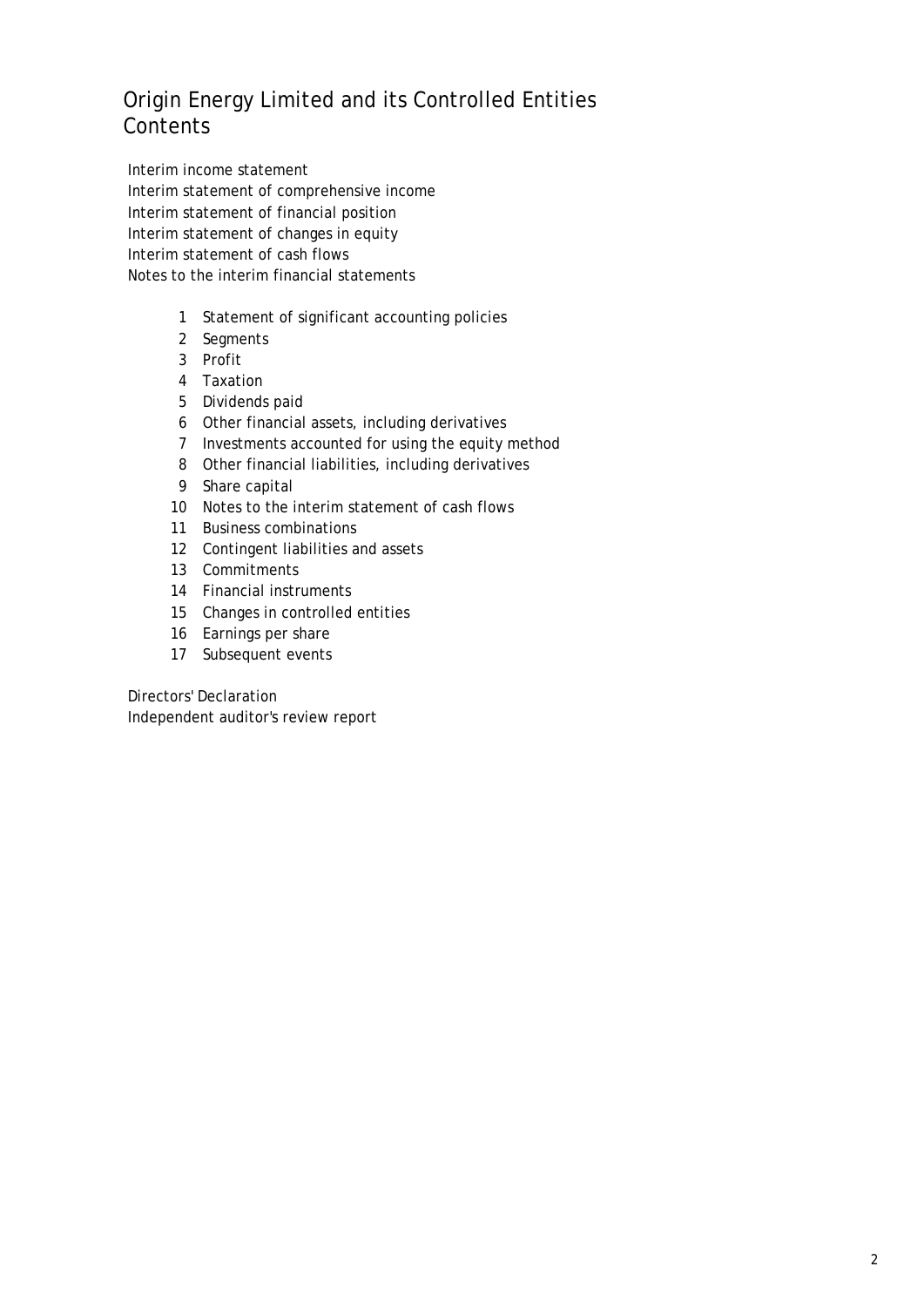# **Origin Energy Limited and its Controlled Entities Interim income statement for the half year ended 31 December**

|                                                |             | 2013         | 2012       |
|------------------------------------------------|-------------|--------------|------------|
|                                                | <b>Note</b> | \$million    | \$million  |
|                                                |             |              |            |
| Revenue                                        |             | 7,238        | 7,450      |
| Other income                                   | 3(a)        | 388          | 368        |
| Expenses                                       | 3(b)        | (7,009)      | (6,984)    |
| Share of results of equity accounted investees | 7(b)        | (3)          | 18         |
| Interest income                                | 3(c)        | 11           | 5          |
| Interest expense                               | 3(c)        | (272)        | (224)      |
| Profit before income tax                       |             | 353          | 633        |
| Income tax benefit/(expense)                   | 4           | 19           | (72)       |
| Profit for the period                          |             | 372          | 561        |
| Profit for the period attributable to:         |             |              |            |
| Members of the parent entity                   |             | 322          | 524        |
| Non-controlling interests                      |             | 50           | 37         |
| Profit for the period                          |             | 372          | 561        |
| Earnings per share                             |             |              |            |
| Basic earnings per share                       | 16          | $29.3$ cents | 48.0 cents |
| Diluted earnings per share                     | 16          | 29.1 cents   | 47.9 cents |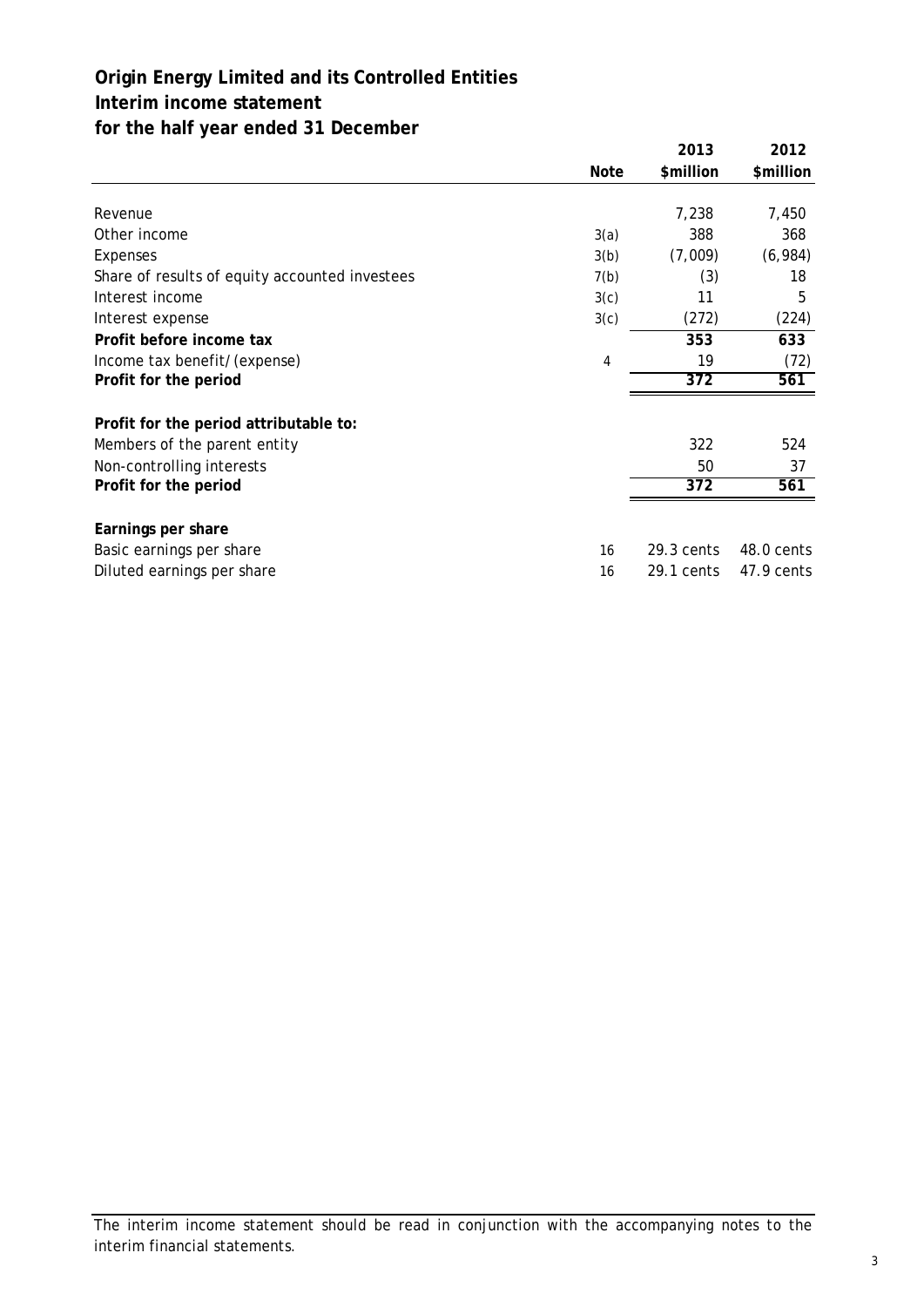# **Origin Energy Limited and its Controlled Entities Interim statement of comprehensive income for the half year ended 31 December**

**2013 2012 \$million \$million Profit for the period 372 561 Other comprehensive income** *Items that will not be reclassified to the income statement* Actuarial gain on defined benefit superannuation plan and the contract of the contract of the contract of the contract of the contract of the contract of the contract of the contract of the contract of the contract of the *Items that may be reclassified to the income statement* Foreign currency translation differences for foreign operations 356 356 (21) **Available for sale assets** Valuation gain taken to equity 3 **Cash flow hedges** Losses transferred to income statement 4 17 Transferred to carrying amount of assets (1) 1 Valuation loss taken to equity (10) (10) Net gain/(loss) on hedge of net investment in foreign operations (53) 11 Total items that may be reclassified to the income statement  $291$  (2) Total other comprehensive income for the period, net of tax **297** Total comprehensive income for the period **669** 669 **561 Total comprehensive income attributable to:** *Items that will not be reclassified to the income statement* Members of the parent entity 2 6 and 2 6 and 2 6 and 2  $\mu$ Non-controlling interests 2 6 *Items that may be reclassified to the income statement* Members of the parent entity 507 507 Non-controlling interests 52 559 663 Total comprehensive income for the period **669** 669 **561**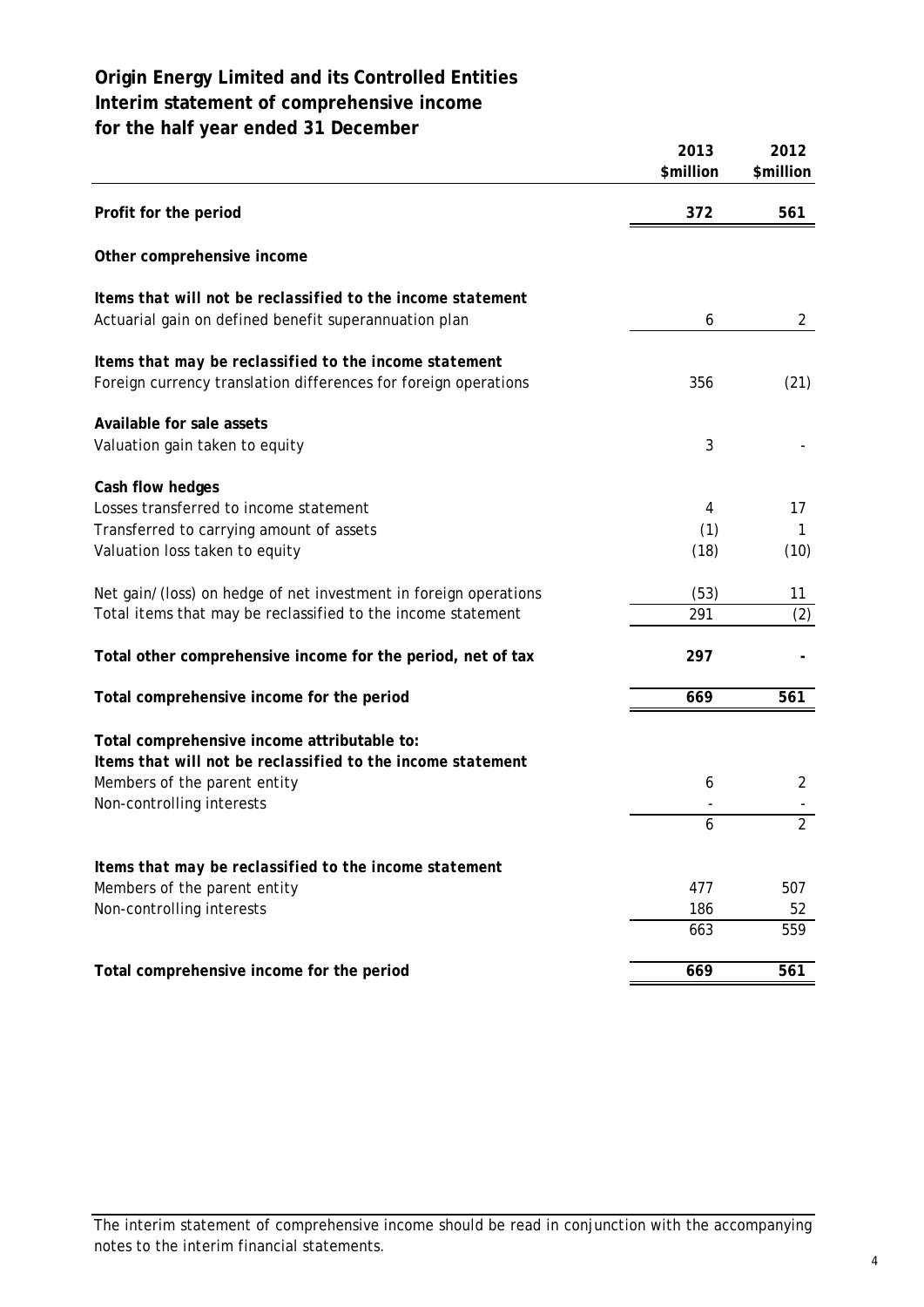# **Origin Energy Limited and its Controlled Entities Interim statement of financial position as at 31 December 30 June**

|                                                    |             | 2013                  | 2013      |
|----------------------------------------------------|-------------|-----------------------|-----------|
|                                                    | <b>Note</b> | \$million             | \$million |
| <b>Current assets</b>                              |             |                       |           |
| Cash and cash equivalents                          |             | 640                   | 308       |
| Trade and other receivables                        |             | 2,382                 | 2,711     |
| Inventories                                        |             | 298                   | 231       |
| Other financial assets, including derivatives      | 6           | 460                   | 420       |
| Income tax receivable                              |             | 56                    | 174       |
| Assets classified as held for sale<br>Other assets |             | 4<br>198              | 35<br>64  |
| <b>Total current assets</b>                        |             | 4,038                 | 3,943     |
|                                                    |             |                       |           |
| Non-current assets                                 |             |                       |           |
| Trade and other receivables                        |             | 32                    | 41        |
| Inventories                                        |             | 106                   | 78        |
| Other financial assets, including derivatives      | 6           | 944                   | 781       |
| Investments accounted for using the equity method  | 7(b)        | 6,356                 | 6,400     |
| Property, plant and equipment                      |             | 11,800                | 11,297    |
| Exploration and evaluation assets                  |             | 961                   | 864       |
| Intangible assets                                  |             | 6,117                 | 6,117     |
| Other assets                                       |             | 48                    | 43        |
| Total non-current assets                           |             | 26,364                | 25,621    |
| <b>Total assets</b>                                |             | 30,402                | 29,564    |
|                                                    |             |                       |           |
| <b>Current liabilities</b>                         |             |                       |           |
| Trade and other payables                           |             | 2,205                 | 2,097     |
| Interest-bearing liabilities                       |             | 789                   | 741       |
| Other financial liabilities, including derivatives | 8           | 1,206                 | 2,324     |
| Provision for income tax                           |             | 16                    | 21        |
| Employee benefits                                  |             | 193                   | 186       |
| Provisions                                         |             | 76                    | 67        |
| Liabilities classified as held for sale            |             |                       | 17        |
| <b>Total current liabilities</b>                   |             | 4,485                 | 5,453     |
| Non-current liabilities                            |             |                       |           |
| Trade and other payables                           |             | 340                   | 336       |
| Interest-bearing liabilities                       |             | 7,994                 | 6,375     |
| Other financial liabilities, including derivatives | 8           | 1,018                 | 934       |
| Deferred tax liabilities                           |             | 824                   | 1,136     |
| Employee benefits                                  |             | 55                    | 30        |
| Provisions                                         |             | 485                   | 506       |
| <b>Total non-current liabilities</b>               |             | 10,716                | 9,317     |
| <b>Total liabilities</b>                           |             | $\overline{15}$ , 201 | 14,770    |
| Net assets                                         |             | 15,201                | 14,794    |
|                                                    |             |                       |           |
| Equity                                             |             |                       |           |
| Share capital                                      | 9           | 4,485                 | 4,441     |
| Reserves                                           |             | 243                   | 73        |
| Retained earnings                                  |             | 8,822                 | 8,769     |
| Total parent entity interest                       |             | 13,550                | 13,283    |
| Non-controlling interests                          |             | 1,651                 | 1,511     |
| <b>Total equity</b>                                |             | 15,201                | 14,794    |

The interim statement of financial position should be read in conjunction with the accompanying notes to the interim financial statements. 5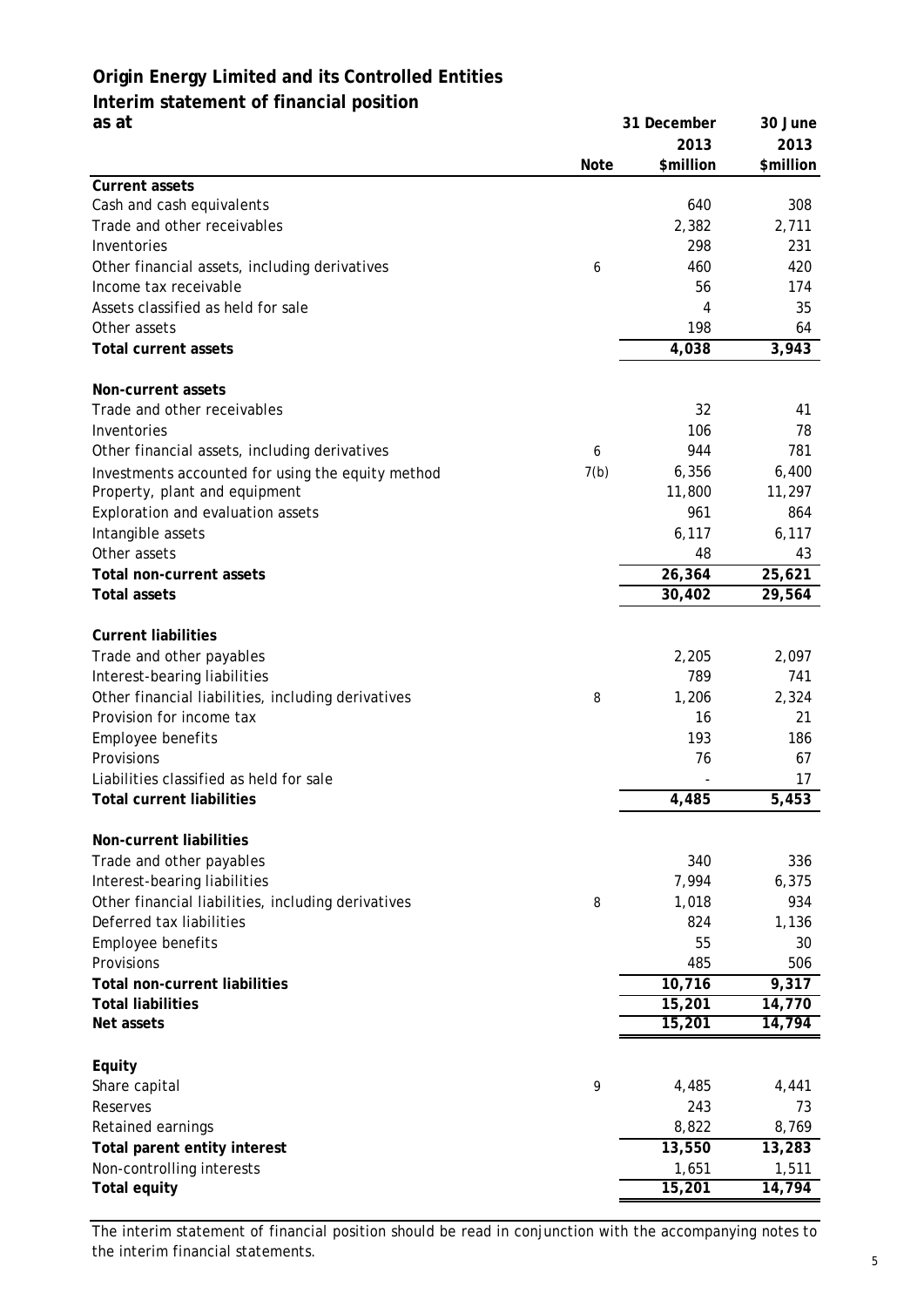# **Origin Energy Limited and its Controlled Entities Interim statement of changes in equit y**

|                                                     |                | Share-         | Foreign              |         |                          |                |                          |        |
|-----------------------------------------------------|----------------|----------------|----------------------|---------|--------------------------|----------------|--------------------------|--------|
|                                                     |                | based          | currency             |         | Available-               |                | Non-                     |        |
|                                                     | Share          |                | payments translation | Hedging | for-sale                 |                | Retained controlling     | Total  |
| \$million                                           | capital        | reserve        | reserve              | reserve | reserve                  | earnings       | interests                | equity |
| Balance as at 1 July 2013                           | 4,441          | 106            | (10)                 | (19)    | (4)                      | 8,769          | 1,511                    | 14,794 |
| Other comprehensive income/(expense)                |                |                | 166                  | (14)    | 3                        | 6              | 136                      | 297    |
| Profit                                              |                |                |                      |         |                          | 322            | 50                       | 372    |
| Total comprehensive income/(expense) for the period | $\overline{a}$ | $\blacksquare$ | 166                  | (14)    | $\overline{3}$           | 328            | 186                      | 669    |
| Dividends paid (refer note 5)                       |                |                |                      |         |                          | (275)          | (46)                     | (321)  |
| Movement in share capital (refer note 9)            | 44             |                |                      |         |                          |                |                          | 44     |
| Movement in share-based payments reserve            |                | 15             |                      |         |                          |                | $\overline{\phantom{a}}$ | 15     |
| Total transactions with owners recorded directly in |                |                |                      |         |                          |                |                          |        |
| equity                                              | 44             | 15             |                      |         |                          | (275)          | (46)                     | (262)  |
| Balance as at 31 December 2013                      | 4,485          | 121            | 156                  | (33)    | (1)                      | 8,822          | 1,651                    | 15,201 |
|                                                     |                |                |                      |         |                          |                |                          |        |
| Balance as at 1 July 2012                           | 4,345          | 82             | (171)                | (92)    | (5)                      | 8,935          | 1,364                    | 14,458 |
| Other comprehensive income/(expense)                |                |                | (23)                 | 6       |                          | $\overline{2}$ | 15                       |        |
| Profit                                              |                |                |                      |         | $\overline{\phantom{a}}$ | 524            | 37                       | 561    |
| Total comprehensive income/(expense) for the period |                |                | (23)                 | 6       | $\mathbf{r}$             | 526            | 52                       | 561    |
| Dividends paid (refer note 5)                       |                |                |                      |         |                          | (273)          | (34)                     | (307)  |
| Movement in share capital                           | 46             |                |                      |         |                          |                | 23                       | 69     |
| Movement in share-based payments reserve            |                | 11             |                      |         |                          |                |                          | 11     |
| Total transactions with owners recorded directly in |                |                |                      |         |                          |                |                          |        |
| equity                                              | 46             | 11             |                      |         |                          | (273)          | (11)                     | (227)  |
| Balance as at 31 December 2012                      | 4,391          | 93             | (194)                | (86)    | $\overline{(5)}$         | 9,188          | 1,405                    | 14,792 |

The interim statement of changes in equity should be read in conjunction with the accompanying notes to the interim financial statements.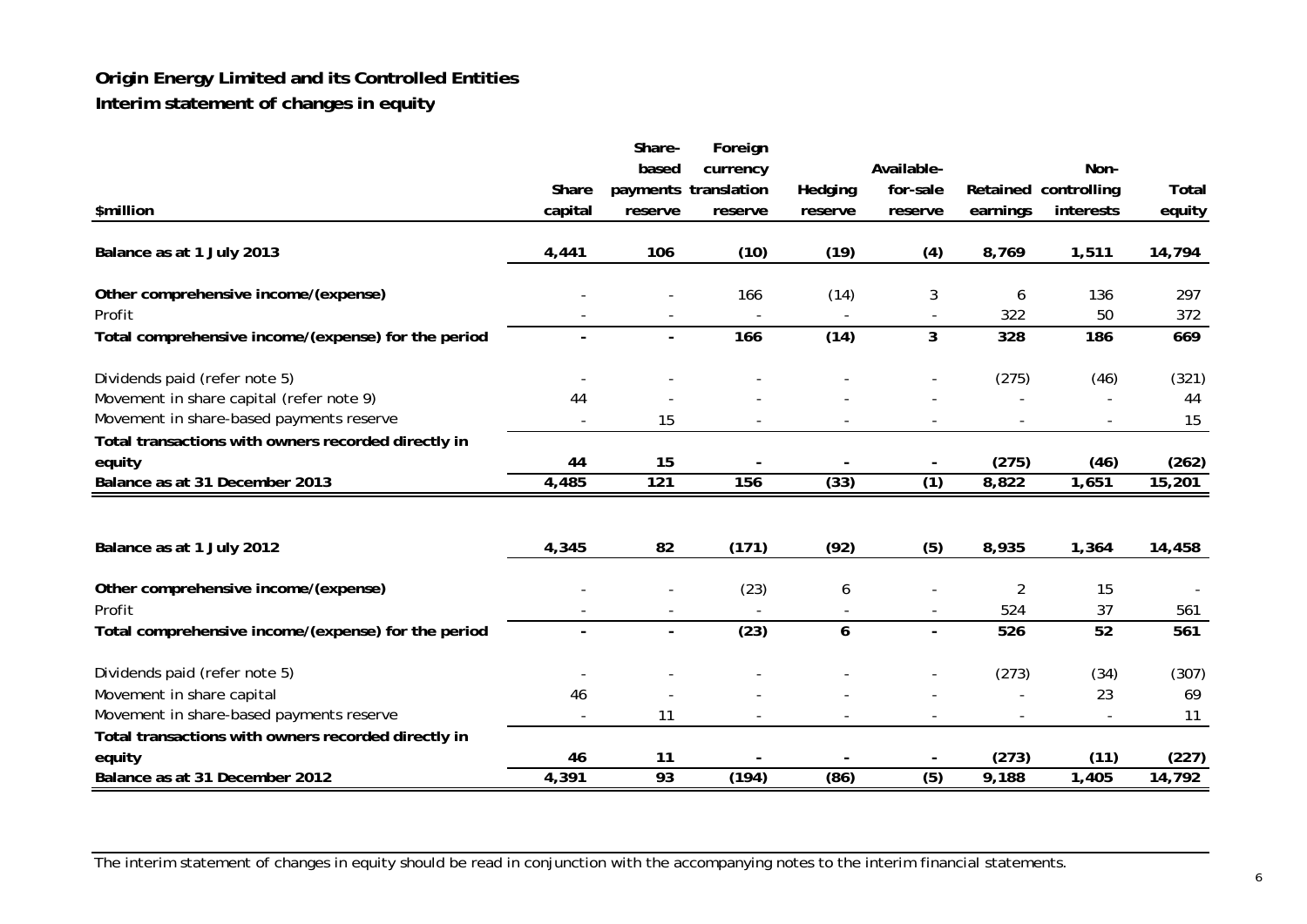**Interim statement of cash flows**

# **for the half year ended 31 December**

|                                                                     | <b>Note</b> | 2013<br>\$million | 2012<br>\$million |
|---------------------------------------------------------------------|-------------|-------------------|-------------------|
|                                                                     |             |                   |                   |
| Cash flows from operating activities                                |             |                   |                   |
| Cash receipts from customers                                        |             | 8,394             | 8,277             |
| Cash paid to suppliers                                              |             | (7, 236)          | (7, 409)          |
| Cash generated from operations                                      |             | 1,158             | 868               |
| Dividends/distributions received from equity accounted investees    |             |                   | 4                 |
| Income taxes paid                                                   |             | (76)              | (80)              |
| Net cash from operating activities                                  |             | 1,082             | $\overline{792}$  |
| Cash flows from investing activities                                |             |                   |                   |
| Acquisition of property, plant and equipment                        |             | (231)             | (503)             |
| Acquisition of exploration and development assets                   |             | (56)              | (45)              |
| Acquisition of other assets                                         |             | (86)              | (97)              |
| Acquisition of businesses, net of cash acquired                     | 11          | (25)              |                   |
| Payment received on settling pre-existing<br>arrangements<br>with   |             |                   |                   |
| acquired Eraring Energy entity                                      | 11          | 300               |                   |
| Investments in joint ventures/associates                            |             | (15)              | (39)              |
| Interest received                                                   |             | 9                 | 5                 |
| Net proceeds from sale of non-current assets                        |             | 87                | 10                |
| Repayment of loans to equity accounted investees                    |             | (1, 437)          | (119)             |
| Net cash used in investing activities                               |             | (1, 454)          | (788)             |
| Cash flows from financing activities                                |             |                   |                   |
| Proceeds from borrowings                                            |             | 7,813             | 5,725             |
| Repayment of borrowings                                             |             | (6, 587)          | (5, 328)          |
| Interest paid                                                       |             | (254)             | (223)             |
| Proceeds from issue of share capital - senior executive option plan | 9           |                   | 9                 |
| Dividends paid by the parent entity                                 |             | (231)             | (236)             |
| Dividends paid to non-controlling interests                         |             | (46)              | (11)              |
| Net cash from/(used in) financing activities                        |             | 695               | (64)              |
| Net increase/(decrease) in cash and cash equivalents                |             | 323               | (60)              |
| Cash and cash equivalents at the beginning of the period            |             | 308               | 359               |
| Effect of exchange rate changes on cash                             |             | 9                 | (3)               |
| Cash and cash equivalents at the end of the period                  |             | 640               | 296               |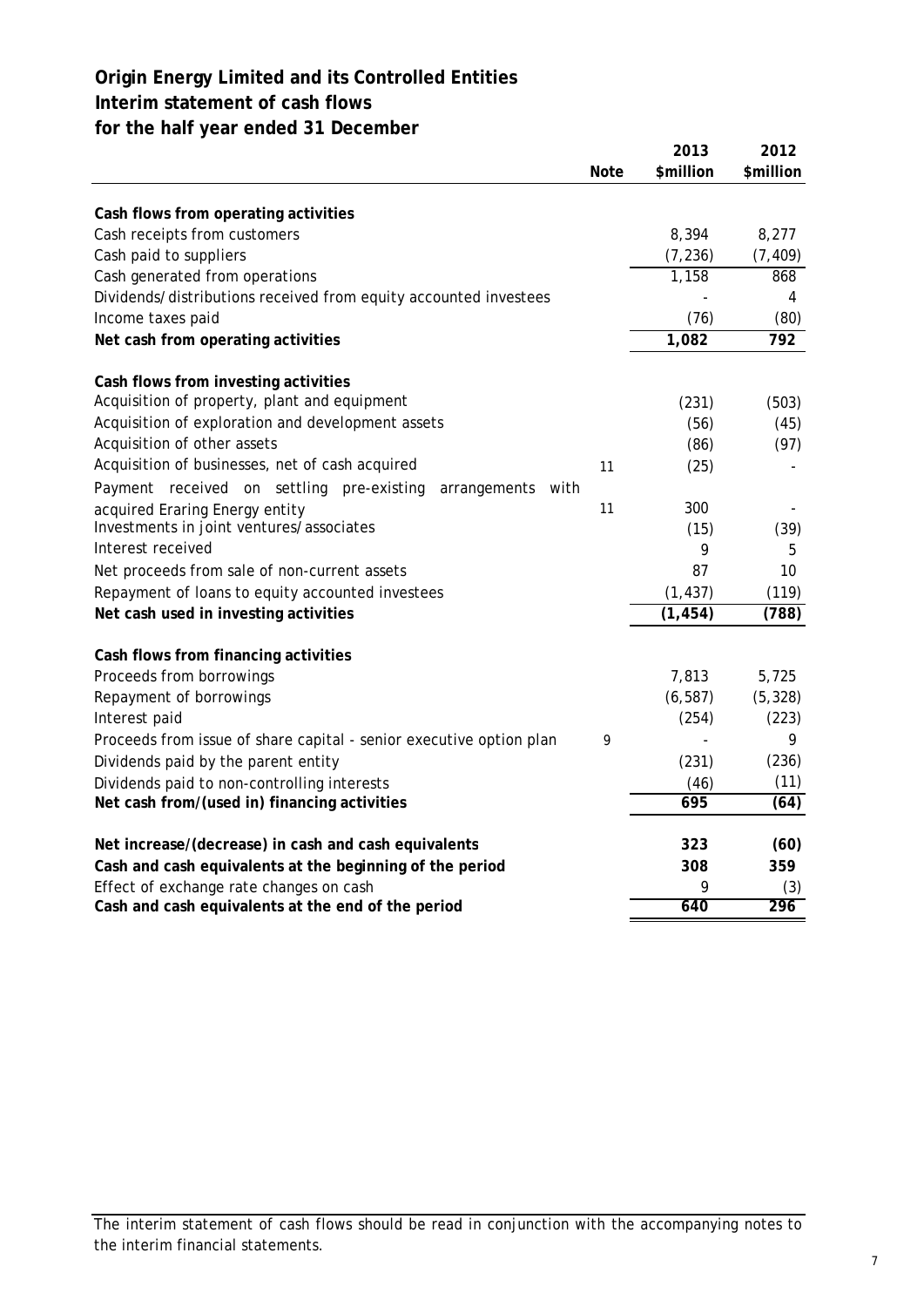### **1. Statement of significant accounting policies**

Origin Energy Limited (the company) is a company domiciled in Australia. The interim financial statements of the company as at, and for the half year ended 31 December 2013, comprise the company and its controlled entities (together referred to as the consolidated entity) and the consolidated entity's interests in associates and joint arrangements.

The interim financial statements were approved by the Board of Directors on 19 February 2014.

The interim financial statements do not include all of the information required for a full annual financial report, and should be read in conjunction with the financial statements of the consolidated entity for the full year ended 30 June 2013.

The financial statements of the consolidated entity as at and for the year ended 30 June 2013 are available upon request from the company's registered office at Level 45, Australia Square, 264 - 278 George Street, Sydney NSW 2000 or at http://reports.originenergy.com.au.

### **(a) Statement of compliance**

The interim financial statements are general purpose financial statements which have been prepared in accordance with AASB 134 *Interim Financial Reporting* and the *Corporations Act 2001* (Cth).

### **(b) Basis of preparation**

The interim financial statements are presented in Australian dollars, which is the functional currency of the company and the majority of the controlled entities in the consolidated entity. Unless otherwise stated all reference to '\$' refers to Australian dollars.

The company is of a kind referred to in ASIC Class Order 98/100 dated 10 July 1998 and in accordance with that Class Order, amounts in the interim financial statements have been rounded off to the nearest million dollars, unless otherwise stated.

Except as described below in note 1(d), the accounting policies applied by the consolidated entity in these interim financial statements are the same as those applied by the consolidated entity in its financial statements for the full year ended 30 June 2013.

Certain comparative amounts have been reclassified to conform to the current period's presentation.

# **(c) Accounting estimates and judgements**

Estimates and underlying assumptions are reviewed on an ongoing basis. The basis of estimation for the period and the key areas where estimates have been applied is consistent with the basis described in the financial statements for the full year ended 30 June 2013.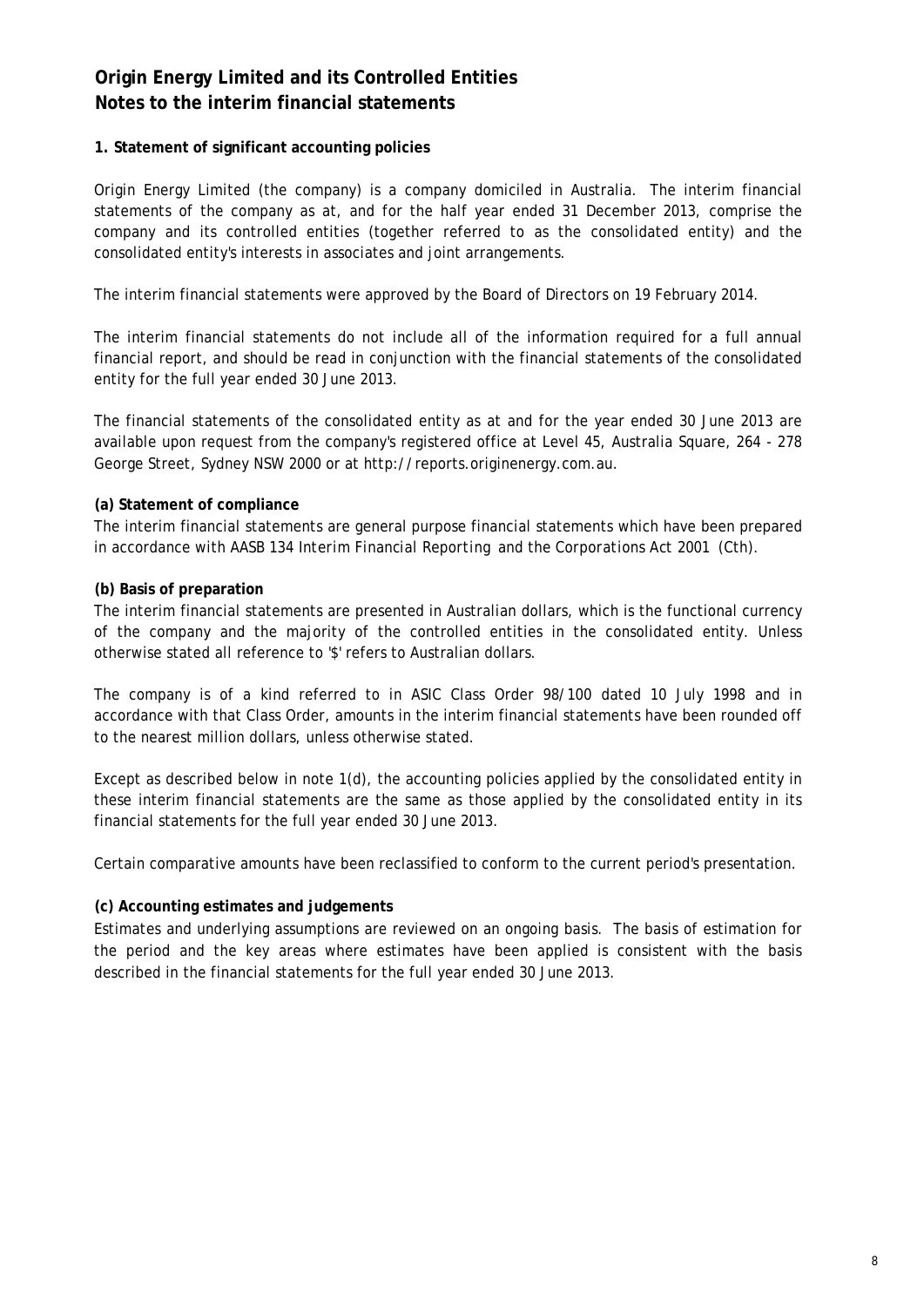**1. Statement of significant accounting policies (continued)**

### **(d) Changes in accounting policies**

The consolidated entity has adopted the following new standards and amendments to standards, including any consequential amendments to other standards, with a date of initial application of 1 July 2013.

AASB 10 *Consolidated Financial Statements* AASB 11 *Joint Arrangements*  AASB 13 *Fair Value Measurement*  AASB 119 *Employee Benefits* AASB 2013-3 *Amendments to AASB 136 - Recoverable Amount Disclosures for Non-Financial Assets*

Except as noted below, there is no material impact in the current and comparative period.

#### **(i) Joint Arrangements**

Under AASB 11, the consolidated entity classifies its interests in joint arrangements as either joint operations or joint ventures depending on the consolidated entity's rights to the assets and obligations for the liabilities of the arrangements.

The consolidated entity reviewed its joint arrangements on adoption of the change to AASB 11 and reclassified the investment in Bulwer Island Energy Partnership (BIEP) from a joint venture to joint operation. The consolidated entity now recognises its share of assets, liabilities, revenue and expenses and comparative information has been re-presented in conformity with the requirements of AASB 11.

#### **(ii) Fair value measurement**

AASB 13 establishes a single framework for measuring fair value and making disclosures about fair value measurements, when such measurements are required or permitted by other AASBs. It also replaces and expands the disclosure requirements about fair value measurements in other AASBs, including AASB 7 *Financial Instruments: Disclosures* .

In accordance with the transitional provisions of AASB 13, the consolidated entity has applied the new fair value measurement guidance prospectively. The financial impact of the change in accounting policy is outlined in note 14.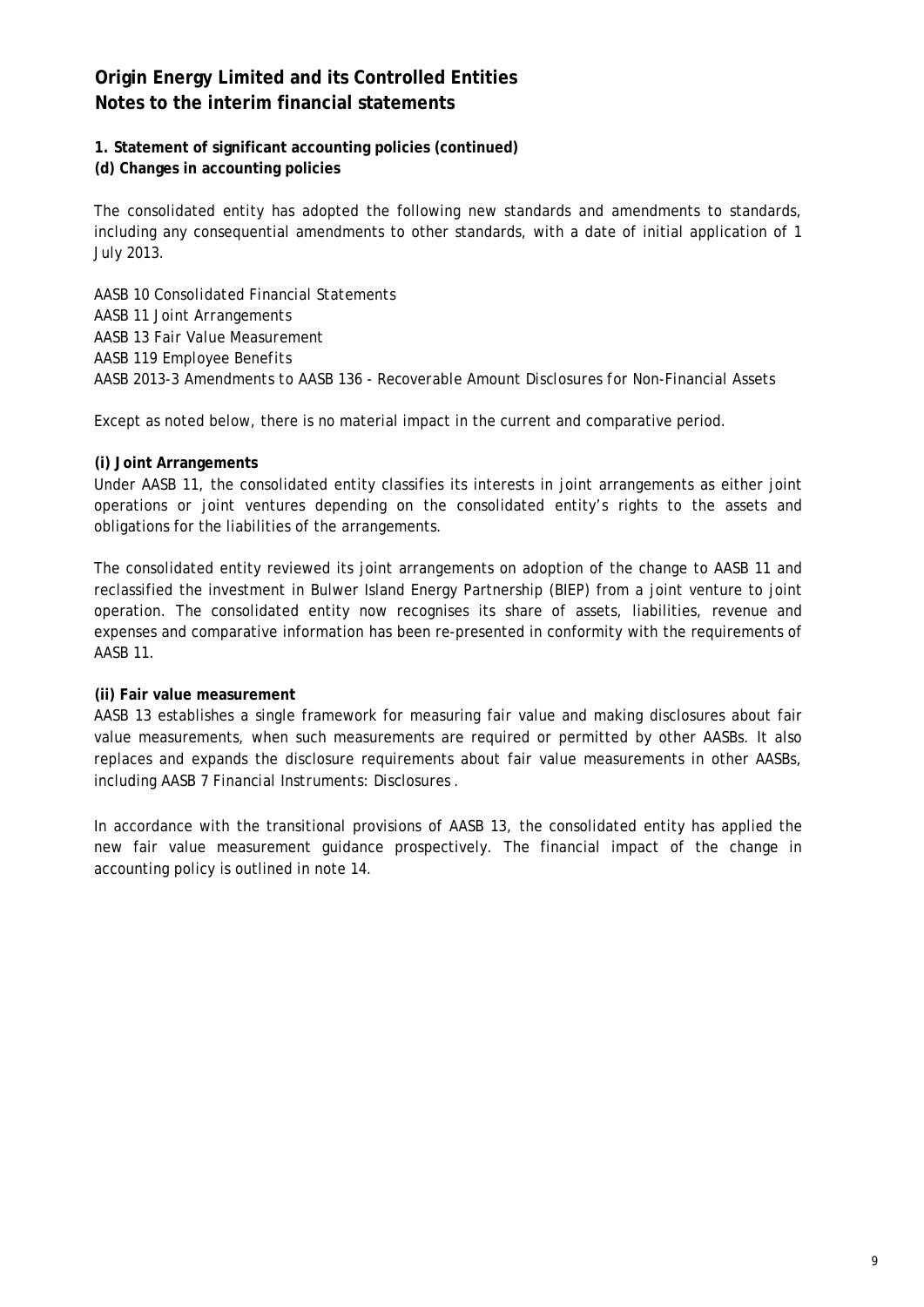### **2. Segments**

# **(a) Operating segments**

The operating segments have been presented on a basis consistent with the information that is provided internally to the Managing Director who is the chief operating decision maker for the consolidated entity. The segments are:

**Energy Markets** - Australian energy retailing, associated products and services; power generation in Australia; and LPG operations in Australia, the Pacific, Papua New Guinea and Vietnam.

**Exploration & Production** - Gas and oil exploration and production in Australia, New Zealand and International areas of interest.

**LNG** - The consolidated entity's 37.5 per cent investment in Australia Pacific LNG includes current domestic operations, the Australia Pacific LNG coal seam gas to LNG export project as well as the consolidated entity's LNG Upstream Operator activities.

**Contact Energy** - The consolidated entity's investment in its 53.1 per cent owned New Zealand controlled entity (53.1 per cent at 30 June 2013 and 31 December 2012). Contact Energy Limited is involved in energy retailing, associated products and services, and power generation in New Zealand.

**Corporate** - Corporate activities that are not allocated to other operating segments and business development activities outside of the consolidated entity's existing operations.

The Managing Director receives financial information on the segment result of each operating segment so as to assess the performance of each segment.

Segment result represents underlying earnings before interest and tax (EBIT) for the Energy Markets and Exploration & Production segments. Net financing costs and tax expense/(benefit) are allocated to the LNG, Contact Energy and the Corporate segments in measuring segment result.

The Managing Director also receives a listing of the items excluded from segment result and underlying consolidated profit by segment, and a reconciliation of the statutory consolidated profit to the underlying consolidated profit.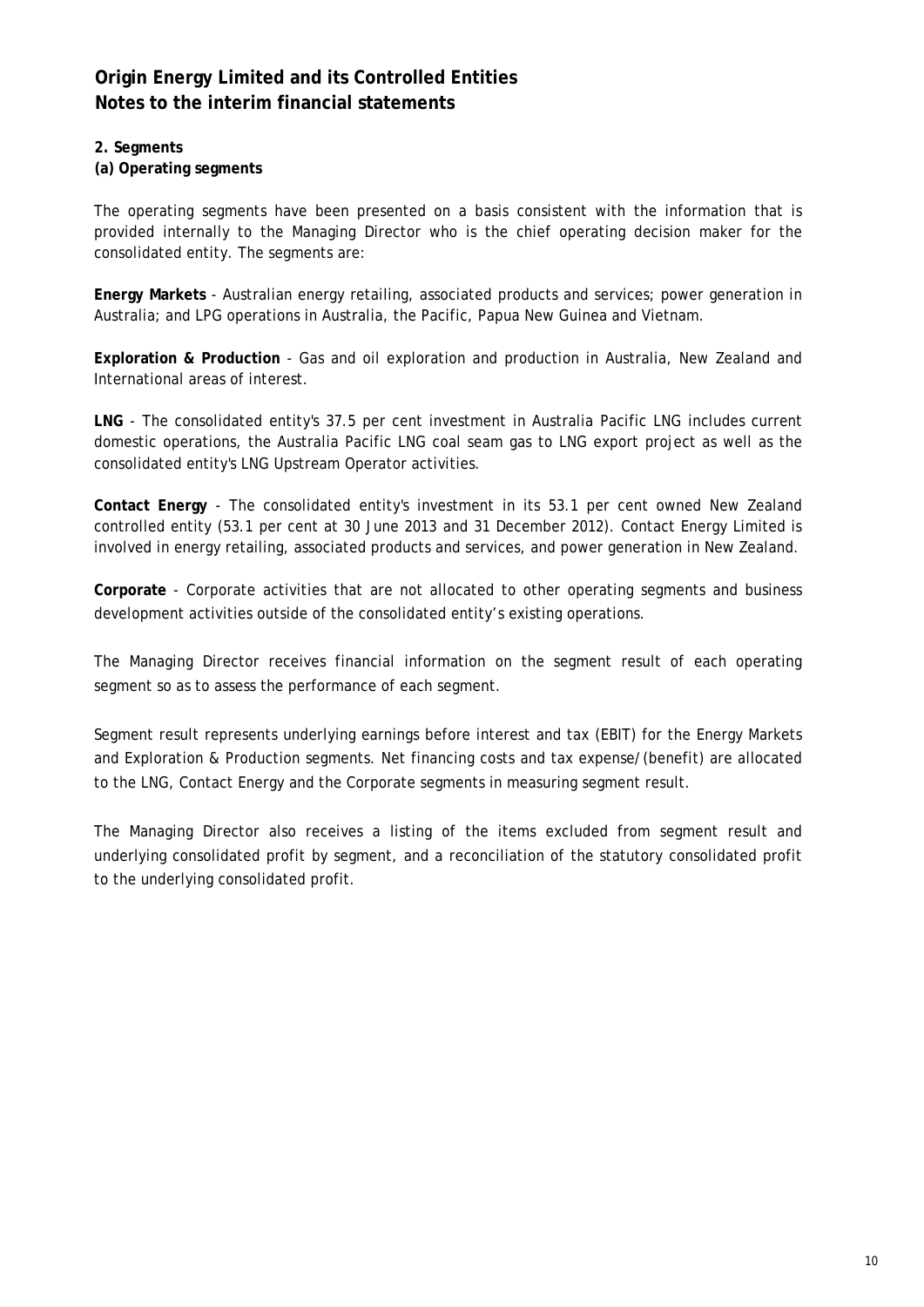#### **2. Segments (continued)**

**(a) Operating segments (continued)**

**for the half year ended 31 December**

| Segment results:                                           |                       |       | <b>Exploration &amp;</b> |       |                    |                          |                       |                  |                          |       |              |       |
|------------------------------------------------------------|-----------------------|-------|--------------------------|-------|--------------------|--------------------------|-----------------------|------------------|--------------------------|-------|--------------|-------|
|                                                            | <b>Energy Markets</b> |       | Production               |       | LNG <sup>(1)</sup> |                          | <b>Contact Energy</b> |                  | Corporate                |       | Consolidated |       |
| \$million                                                  | 2013                  | 2012  | 2013                     | 2012  | 2013               | 2012                     | 2013                  | 2012             | 2013                     | 2012  | 2013         | 2012  |
| Revenue                                                    |                       |       |                          |       |                    |                          |                       |                  |                          |       |              |       |
| Total segment revenue                                      | 5,850                 | 6,208 | 525                      | 372   |                    |                          | 1.007                 | 948              |                          |       | 7,382        | 7,528 |
| Intersegment sales elimination <sup>(2)</sup>              |                       |       | (140)                    | (78)  |                    |                          | (4)                   |                  |                          |       | (144)        | (78)  |
| Total revenues from external customers                     | 5,850                 | 6,208 | 385                      | 294   | $\blacksquare$     | $\blacksquare$           | 1,003                 | $\overline{948}$ |                          |       | 7,238        | 7,450 |
| Underlying Earnings before interest, tax, depreciation     |                       |       |                          |       |                    |                          |                       |                  |                          |       |              |       |
| and amortisation (EBITDA) <sup>(3)</sup>                   | 505                   | 660   | 302                      | 192   | 35                 | 27                       | 232                   | 198              | 8                        | (22)  | 1,082        | 1,055 |
| Depreciation and amortisation expense                      | (133)                 | (140) | (140)                    | (113) | (8)                | (8)                      | (82)                  | (74)             |                          | (1)   | (363)        | (336) |
| Share of interest, tax, depreciation and                   |                       |       |                          |       |                    |                          |                       |                  |                          |       |              |       |
| amortisation of equity accounted investees                 |                       | (4)   |                          |       | (25)               | (18)                     |                       |                  | $\overline{\phantom{a}}$ |       | (25)         | (21)  |
| Underlying Earnings before interest and tax (EBIT)         | 372                   | 516   | 162                      | 79    | $\overline{2}$     | $\mathbf{1}$             | 150                   | 124              | 8                        | (22)  | 694          | 698   |
| Net financing costs                                        |                       |       |                          |       |                    |                          | (40)                  | (32)             | (68)                     | (94)  | (108)        | (126) |
| Income tax expense                                         |                       |       |                          |       |                    |                          | (31)                  | (24)             | (130)                    | (148) | (161)        | (172) |
| Non-controlling interests                                  |                       |       |                          |       |                    |                          | (42)                  | (36)             | (2)                      | (2)   | (44)         | (38)  |
| Segment result and underlying consolidated profit          | 372                   | 516   | 162                      | 79    | $\overline{2}$     | 1                        | 37                    | 32               | (192)                    | (266) | 381          | 362   |
| Items excluded from segment result and underlying          |                       |       |                          |       |                    |                          |                       |                  |                          |       |              |       |
| consolidated profit for the period (refer note 2(b)):      |                       |       |                          |       |                    |                          |                       |                  |                          |       |              |       |
| (Decrease)/increase in fair value of financial instruments | (120)                 | (119) | (106)                    |       | 85                 | (4)                      | 14                    | (1)              | (7)                      |       | (134)        | (123) |
| Impairment of assets                                       |                       |       |                          |       |                    | $\overline{\phantom{a}}$ | (2)                   | (3)              | (51)                     |       | (53)         | (3)   |
| <b>LNG related items</b>                                   |                       |       |                          |       | (355)              | 260                      |                       |                  |                          |       | (355)        | 260   |
| Other                                                      | 297                   | (67)  | 12                       |       |                    | $\overline{\phantom{a}}$ | $\overline{7}$        | (1)              | (7)                      | (5)   | 309          | (73)  |
| Tax and non-controlling interests on items excluded        |                       |       |                          |       |                    |                          |                       |                  |                          |       |              |       |
| from segment result                                        |                       |       |                          |       | 80                 | 35                       | (12)                  | $\overline{2}$   | 106                      | 64    | 174          | 101   |
| Impact of items excluded from segment result               |                       |       |                          |       |                    |                          |                       |                  |                          |       |              |       |
| and underlying consolidated profit net of tax              | 177                   | (186) | (94)                     |       | (190)              | 291                      |                       | (3)              | 41                       | 60    | (59)         | 162   |

**Statutory profit attributable to members of the parent entity 322 524 524** 

 $^{(1)}$  The LNG segment now includes the consolidated entity's LNG Upstream Operator activities which were previously reported in the Exploration & Production segment. The prior period has been restated on the same basis. Costs incurred and recoveries received in relation to the consolidated entity's role as LNG Upstream Operator are recharged to APLNG in accordance with the Shareholders Agreement. Costs incurred and related recoveries are allocated to the LNG and Corporate segments consistent with the segment which incurred the underlying expenses. Given the nature of the recovery mechanism costs may be incurred *in periods different to when recoveries are received from APLNG.*

(2) Intersegment pricing is determined on an arm's length basis. Intersegment sales are eliminated on consolidation. The Exploration & Production segment sells gas and LPG to the Energy Markets segment and LPG *to Contact Energy. Contact Energy sells electricity to the Exploration and Production segment.*

*(3) Underlying EBITDA includes the consolidated entity's share of underlying EBITDA of equity accounted investees of \$26 million (2012: \$24 million). Refer to note 7(b) for further details.*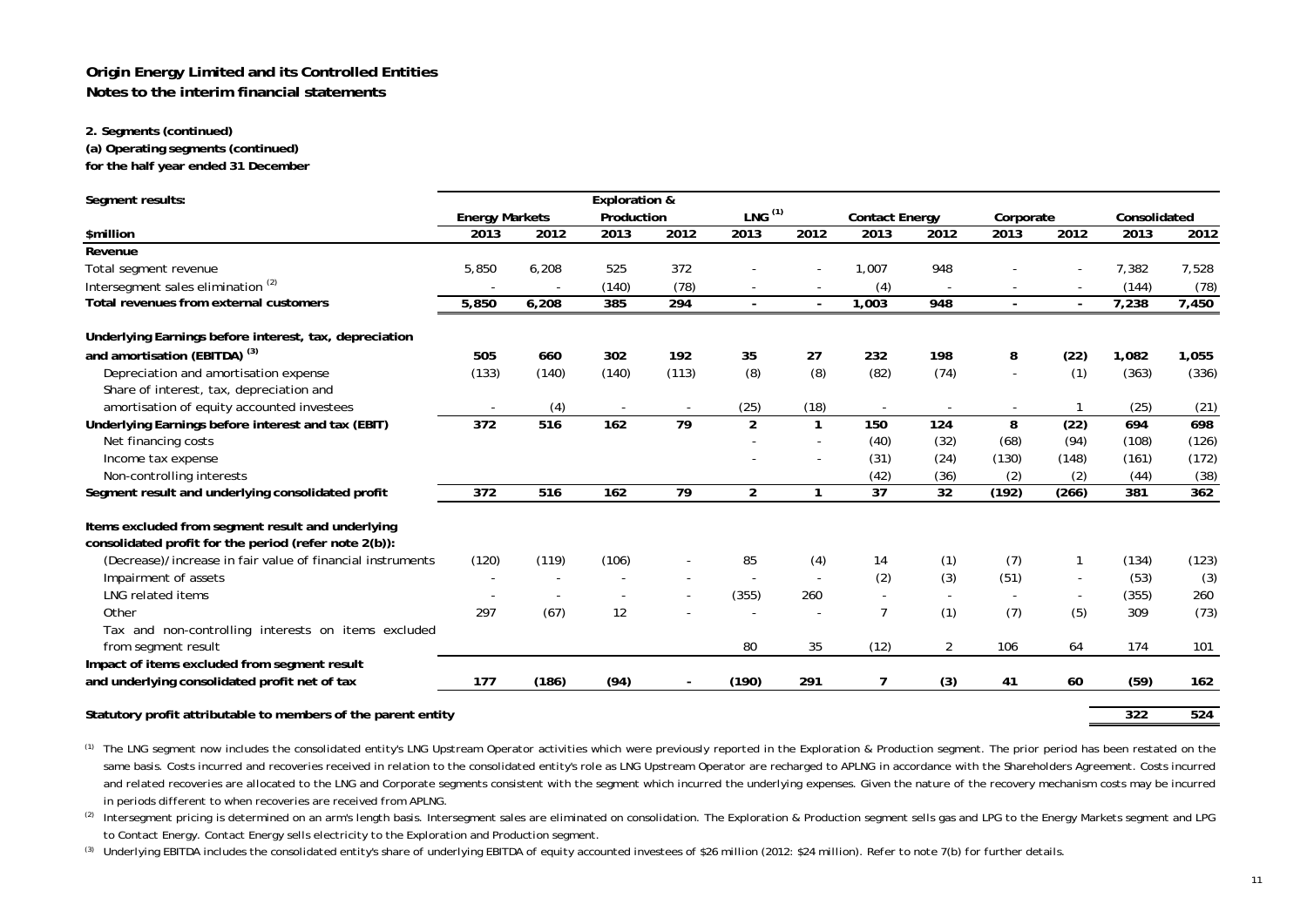### **2. Segments (continued)**

**(a) Operating segments (continued)**

| Other segment information:                                                                              |                       |          | <b>Exploration &amp;</b> |            |             |                      |                                    |                      |             |              |                     |           |
|---------------------------------------------------------------------------------------------------------|-----------------------|----------|--------------------------|------------|-------------|----------------------|------------------------------------|----------------------|-------------|--------------|---------------------|-----------|
|                                                                                                         | <b>Energy Markets</b> |          | Production               |            | <b>LNG</b>  |                      | <b>Contact Energy</b><br>Corporate |                      |             | Consolidated |                     |           |
| as at                                                                                                   | 31 December           | 30 June  | 31 December              | 30<br>June | 31 December | 30 June              | 31 December                        | 30 June              | 31 December |              | 30 June 31 December | 30 June   |
| \$million                                                                                               | 2013                  | 2013     | 2013                     | 2013       | 2013        | 2013                 | 2013                               | 2013                 | 2013        | 2013         | 2013                | 2013      |
| Assets                                                                                                  |                       |          |                          |            |             |                      |                                    |                      |             |              |                     |           |
| Segment assets                                                                                          | 12,745                | 12,870   | 4,020                    | 3,964      | 133         | 119                  | 5,925                              | 5,460                | 153         | 114          | 22,976              | 22,527    |
| Investments accounted for using the                                                                     |                       |          |                          |            |             |                      |                                    |                      |             |              |                     |           |
| equity method (refer note 7(b))                                                                         |                       | 44       | 11                       | 11         | 6,200       | 6,174                |                                    |                      | 145         | 171          | 6,356               | 6,400     |
| Cash, interest rate derivatives and                                                                     |                       |          |                          |            |             |                      |                                    |                      |             |              |                     |           |
| current and deferred tax assets                                                                         |                       |          |                          |            |             |                      | 178                                | 68                   | 892         | 569          | 1,070               | 637       |
| <b>Total assets</b>                                                                                     | 12,745                | 12,914   | 4,031                    | 3,975      | 6,333       | 6,293                | 6,103                              | 5,528                | 1,190       | 854          | 30,402              | 29,564    |
| Liabilities<br>Segment liabilities<br>financial liabilities,<br>Other<br>interest                       | (2, 722)              | (2, 481) | (1, 119)                 | (1,027)    | (268)       | (123)                | (355)                              | (332)                | (341)       | (296)        | (4, 805)            | (4, 259)  |
| liabilities<br>related<br>bearing<br>and<br>derivatives and tax liabilities<br><b>Total liabilities</b> | (2, 722)              | (2, 481) | (1, 119)                 | (1,027)    | (4,001)     | (3, 849)<br>(3, 972) | (2, 546)                           | (2, 266)<br>(2, 598) | (3, 849)    | (4, 396)     | (10,396)            | (10, 511) |
|                                                                                                         |                       |          |                          |            | (4, 269)    |                      | (2,901)                            |                      | (4, 190)    | (4,692)      | (15, 201)           | (14, 770) |
| Acquisitions of non-current assets<br>(includes capital expenditure)                                    | 368                   | 195      | 224                      | 514        |             |                      | 100                                | 263                  | 30          | 60           | 722                 | 1,032     |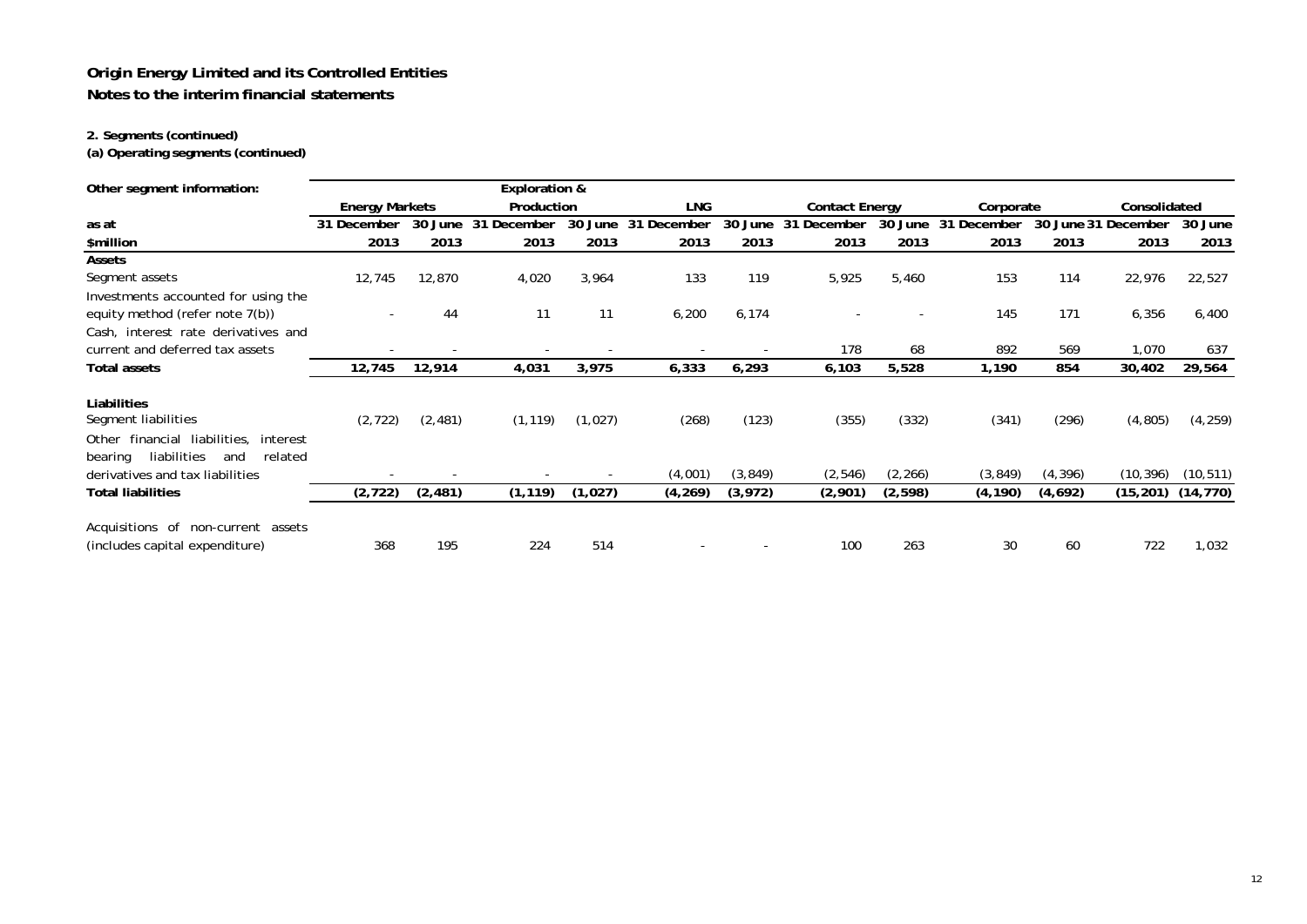# **2. Segments (continued)**

**(b) Reconciliation of underlying consolidated profit to statutory profit**

**for the half year ended 31 December**

| \$million                                                      |       | 2013 |                  | 2012       |       |     |                  |            |
|----------------------------------------------------------------|-------|------|------------------|------------|-------|-----|------------------|------------|
|                                                                |       |      | Non-             |            |       |     | Non-             |            |
|                                                                |       |      | controlling      |            |       |     | controlling      |            |
|                                                                | Gross | Tax  | <b>Interests</b> | <b>Net</b> | Gross | Tax | <b>Interests</b> | <b>Net</b> |
| Profit attributable to members of the parent entity            |       |      |                  | 322        |       |     |                  | 524        |
| Items excluded from segment result and underlying consolidated |       |      |                  |            |       |     |                  |            |
| profit attributable to members of the parent entity:           |       |      |                  |            |       |     |                  |            |
| Decrease in fair value of financial instruments                | (134) | 40   | (5)              | (99)       | (123) | 37  |                  | (86)       |
| Impairment of assets                                           | (53)  |      |                  | (52)       | (3)   |     |                  | (2)        |
| LNG related items                                              | (355) | 105  |                  | (250)      | 260   | 34  |                  | 294        |
| Other                                                          | 309   | 35   | (2)              | 342        | (73)  | 29  |                  | (44)       |
| Total of items excluded from segment result and underlying     |       |      |                  |            |       |     |                  |            |
| consolidated profit                                            | (233) | 180  | (6)              | (59)       | 61    | 100 |                  | 162        |
| Underlying consolidated profit                                 |       |      |                  | 381        |       |     |                  | 362        |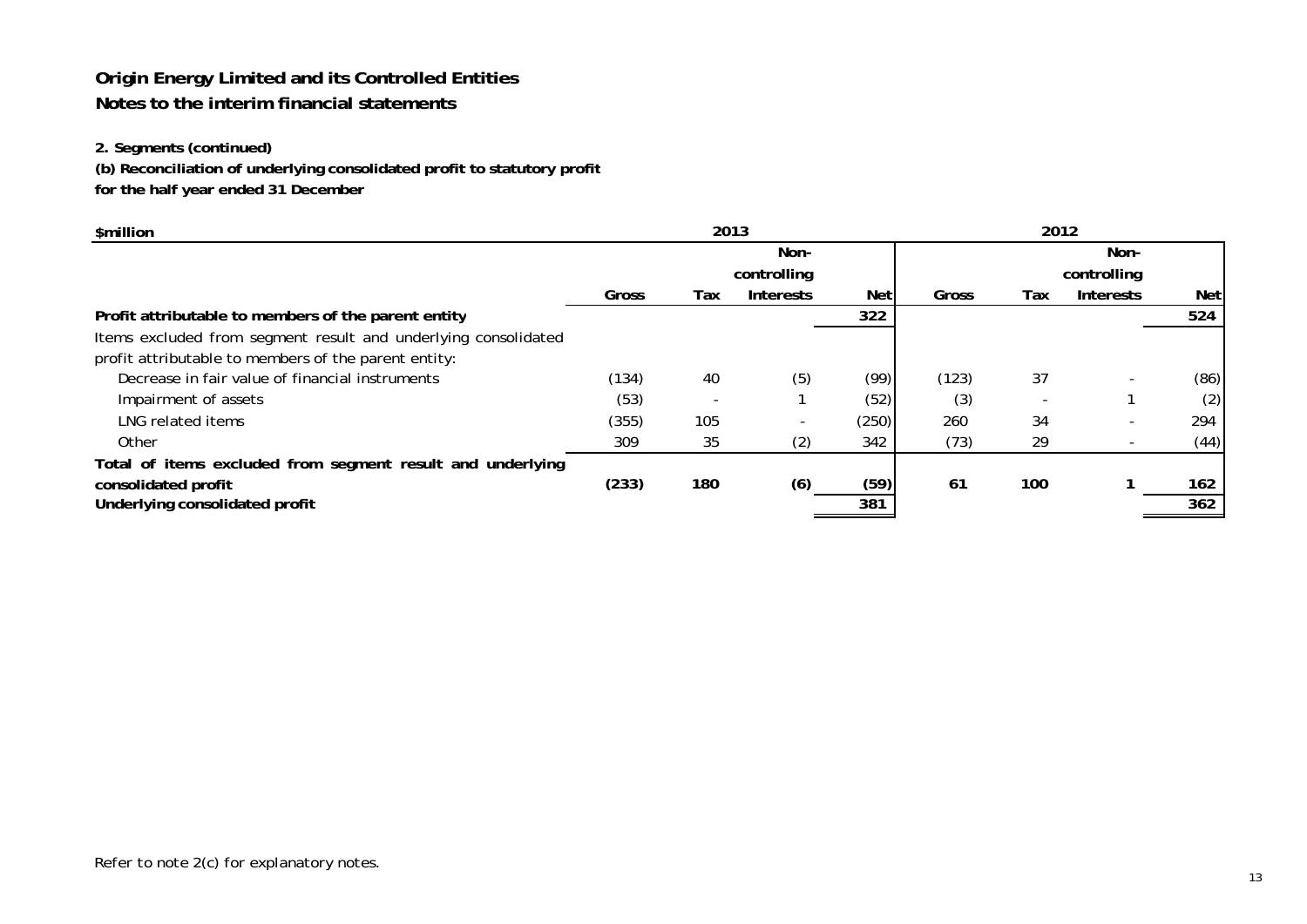# **2. Segments (continued)**

**(c) Explanatory notes to the reconciliation of underlying consolidated profit to statutory profit**

### **Decrease in fair value of financial instruments**

Change in fair value of financial instruments primarily relates to instruments that are effective economic hedges but do not qualify for hedge accounting.

### **Impairment of assets**

In the half year ended 31 December 2013, the consolidated entity recorded an impairment of \$53 million following a review of the Purari Hydrogeneration project in Papua New Guinea (\$51 million, tax expense nil; 2012: \$3 million, tax expense nil) and Contact Energy (\$2 million, tax expense nil) in recording certain land at its recoverable amount.

In the half year ended 31 December 2012, Contact Energy recorded an impairment of \$3 million (tax expense nil) in recording certain land at its recoverable amount.

| LNG related items                                                |       |      |       |     |  |
|------------------------------------------------------------------|-------|------|-------|-----|--|
|                                                                  | 2013  |      | 2012  |     |  |
| \$million                                                        | Gross | Taxl | Gross | Tax |  |
| Financing costs not able to be capitalised (1)                   | (153) | 46   | (93)  | 28  |  |
| Share of unwinding of discounted receivables within Australia    |       |      |       |     |  |
| Pacific LNG (refer to note 7(b))                                 | 5     |      | 8     |     |  |
| Share of tax (expense)/benefit on translation<br>- of<br>foreign |       |      |       |     |  |
| denominated long term tax balances                               | (7)   |      | 5     |     |  |
| Foreign currency loss <sup>(2)</sup>                             | (200) | 59   | (18)  | 6   |  |
| Dilution gain on Australia Pacific LNG investment                |       |      | 358   |     |  |
|                                                                  | (355) | 105  | 260   | 34  |  |

 $(1)$  \$153 million (2012: \$93 million): net financing costs incurred by the consolidated entity in funding the Australia Pacific LNG project. The interest would otherwise be capitalised if the development project was completed by the consolidated entity, rather than being held via an equity accounted investment;

 $(2)$  \$200 million foreign currency loss (2012: \$18 million loss) incurred by the consolidated entity and Australia Pacific LNG predominantly in relation to the funding of Australia Pacific LNG.

### **Other**

|                                                                    | 2013  |      | 2012  |     |
|--------------------------------------------------------------------|-------|------|-------|-----|
| \$million                                                          | Gross | Taxl | Gross | Tax |
| Retail business transformation costs, NSW Energy assets transition |       |      |       |     |
| $costs$ <sup>(1)</sup>                                             | (62)  | 19   | (70)  | 21  |
| Corporate transaction costs                                        | (8)   |      | (5)   |     |
| Tax benefit on translation of foreign denominated long term tax    |       |      |       |     |
| balances                                                           |       | 8    |       |     |
| Gain on disposal of TAWN and Contact assets                        | 22    | (7)  |       |     |
| Net gain on settlement of GenTrader arrangements (refer note 11)   | 357   | (90) |       |     |
| Tax benefit on unbilled income (refer note 4)                      |       | 103  |       |     |
|                                                                    | 309   | 35   | (73)  | 29  |

*(1)* Retail business transformation and NSW Energy assets transition costs of \$62 million relate to the Retail transformation project (\$19 million) and transition costs (\$43 million) integrating the acquired NSW Government Energy Retail and Eraring generation businesses.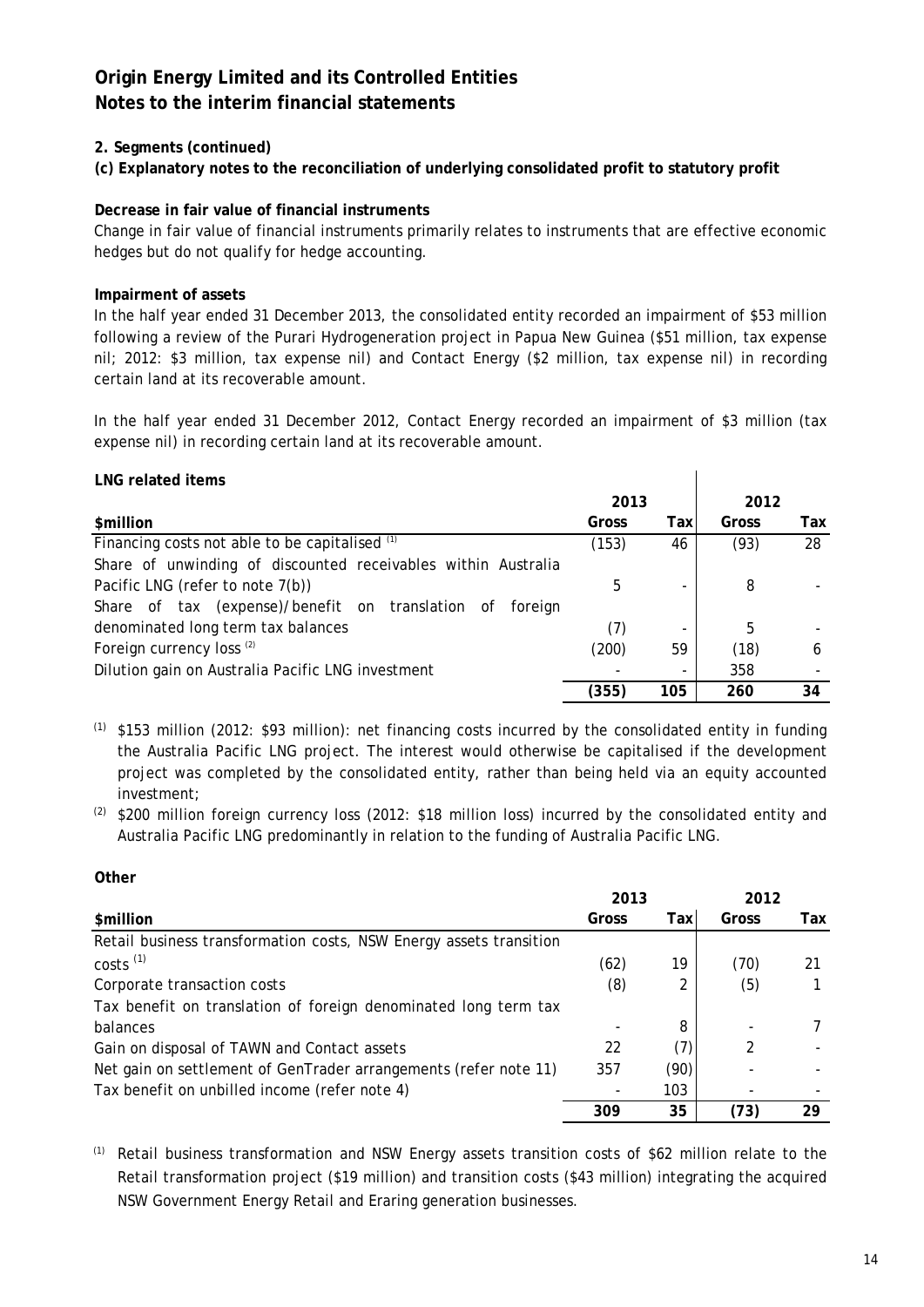### **3. Profit**

**for the half year ended 31 December**

|                                                                      | <b>Note</b> | 2013<br>\$million | 2012<br>\$million |
|----------------------------------------------------------------------|-------------|-------------------|-------------------|
| (a) Other income                                                     |             |                   |                   |
| Net gain on dilution of the consolidated entity's interest in equity |             |                   |                   |
| accounted investees                                                  | 2(c)        |                   | 358               |
| Net gain on sale of other assets                                     |             | 26                | 5                 |
| Net gain on settlement of GenTrader arrangements                     | 2(c)        | 357               |                   |
| Other income                                                         |             | 5                 | 5                 |
| Total other income                                                   |             | 388               | 368               |
| (b) Expenses                                                         |             |                   |                   |
| Raw materials and consumables used, and changes in finished goods    |             |                   |                   |
| and work in progress                                                 |             | (5, 415)          | (5,684)           |
| Labour related expenses                                              |             | (408)             | (392)             |
| Exploration benefit/(expense)                                        |             | 7                 | (2)               |
| Depreciation and amortisation expense                                |             | (363)             | (336)             |
| Impairment of assets                                                 | 2(b)        | (53)              | (3)               |
| Decrease in fair value of financial instruments                      | 2(b)        | (134)             | (123)             |
| Net foreign exchange loss                                            |             | (197)             | (27)              |
| Other expenses                                                       |             | (446)             | (417)             |
| <b>Expenses</b>                                                      |             | (7,009)           | (6,984)           |
| (c) Net financing costs                                              |             |                   |                   |
| Interest income                                                      |             |                   |                   |
| Other parties                                                        |             | 11                | 5                 |
|                                                                      |             | $\overline{11}$   | 5                 |
| Interest expense                                                     |             |                   |                   |
| Other parties                                                        |             | (109)             | (122)             |
| Impact of discounting on long term provisions                        |             | (10)              | (9)               |
| Interest expense related to Australia Pacific LNG funding            | 2(c)        | (153)             | (93)              |
|                                                                      |             | (272)             | (224)             |
| Net financing costs                                                  |             | (261)             | (219)             |
| Net financing costs excluding interest expense related to Australia  |             |                   |                   |
| Pacific LNG funding (1)                                              |             | (108)             | (126)             |
| Financing costs capitalised                                          |             | 48                | 36                |
|                                                                      |             |                   |                   |

 *(1) Disclosure is provided to enable reconciliation to net financing costs included in the segment analysis in note 2(a).*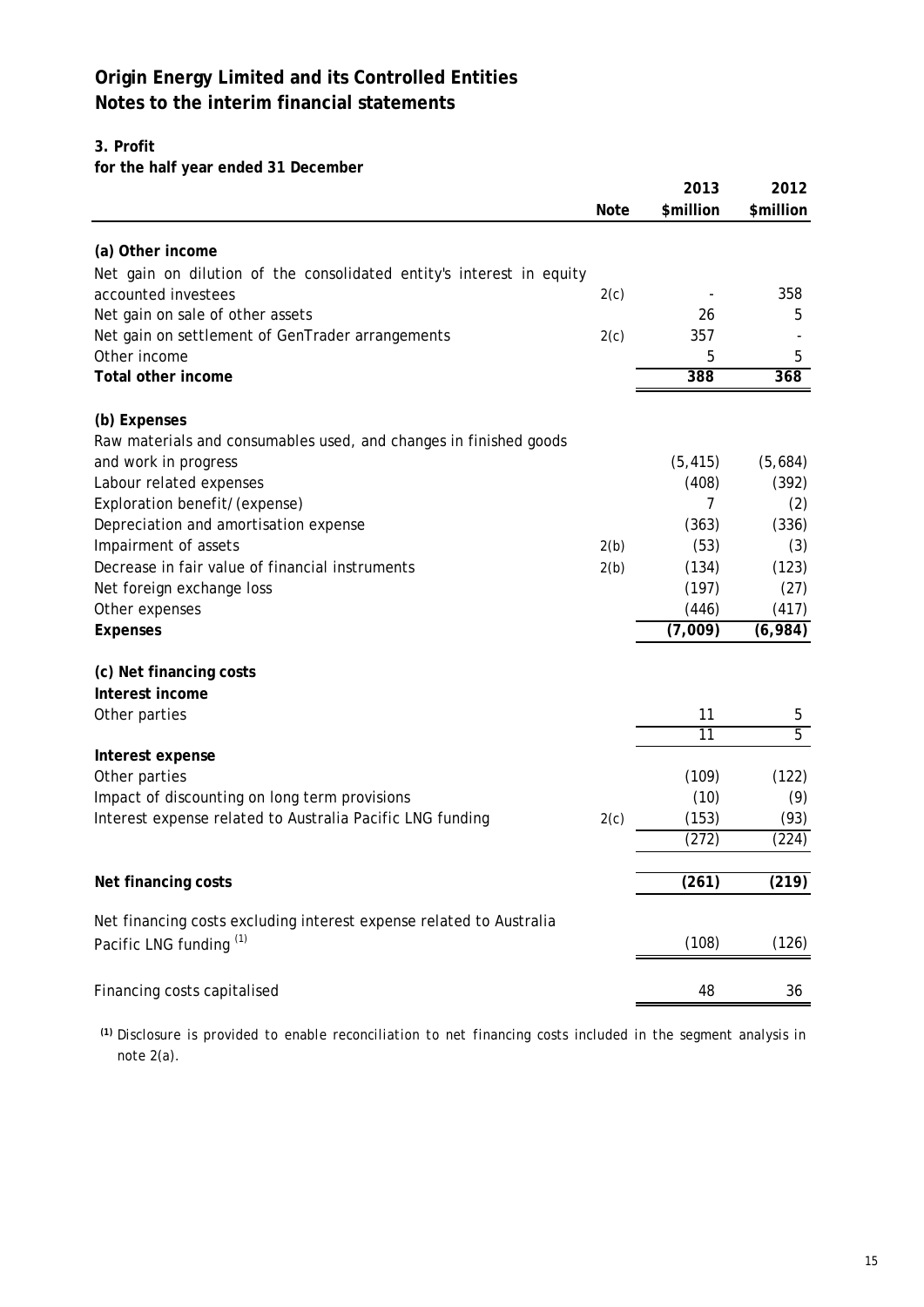# **4. Taxation**

The current half year tax benefit of \$19 million and prior period tax expense of \$72 million resulted in an effective statutory tax rate benefit of 5 per cent (2012: 11 per cent expense) compared to the standard rate of 30 per cent. In the current half year this was primarily due to the change in tax treatment for unbilled revenue and in the prior half year there were non-assessable gains arising on dilution of the consolidated entity's interest in the Australia Pacific LNG joint venture.

During the current half year the consolidated entity and the Australian Taxation Office agreed to a revised approach for assessing unbilled revenue whereby the income tax treatment is now consistent with the accrual method used for accounting. As a result, a previously recorded deferred tax liability has been reversed resulting in an income tax benefit of \$103 million recorded as an item excluded from underlying profit.

#### **5. Dividends paid**

| for the half year ended 31 December                                                                                                                                               |             |           |
|-----------------------------------------------------------------------------------------------------------------------------------------------------------------------------------|-------------|-----------|
|                                                                                                                                                                                   | 2013        | 2012      |
|                                                                                                                                                                                   | \$million   | \$million |
| Final dividend of 25 cents per share, unfranked, paid 27 September<br>2013 (2012: Final dividend of 25 cents per share, fully franked at 30 per<br>cent, paid 27 September 2012). | 275         | 273       |
|                                                                                                                                                                                   |             |           |
| 6. Other financial assets, including derivatives<br>as at                                                                                                                         |             |           |
|                                                                                                                                                                                   | 31 December | 30 June   |
|                                                                                                                                                                                   | 2013        | 2013      |
|                                                                                                                                                                                   | \$million   | \$million |
| Current                                                                                                                                                                           |             |           |
| Derivative financial instruments                                                                                                                                                  | 125         | 127       |
| Environmental scheme certificates                                                                                                                                                 | 259         | 237       |
| Available-for-sale financial assets                                                                                                                                               | 76          | 55        |
| Other financial assets                                                                                                                                                            |             | 1         |
|                                                                                                                                                                                   | 460         | 420       |
| Non-current                                                                                                                                                                       |             |           |
| Derivative financial instruments                                                                                                                                                  | 757         | 592       |
| Environmental scheme certificates                                                                                                                                                 | 174         | 176       |
| Available-for-sale financial assets                                                                                                                                               | 13          | 13        |
|                                                                                                                                                                                   | 944         | 781       |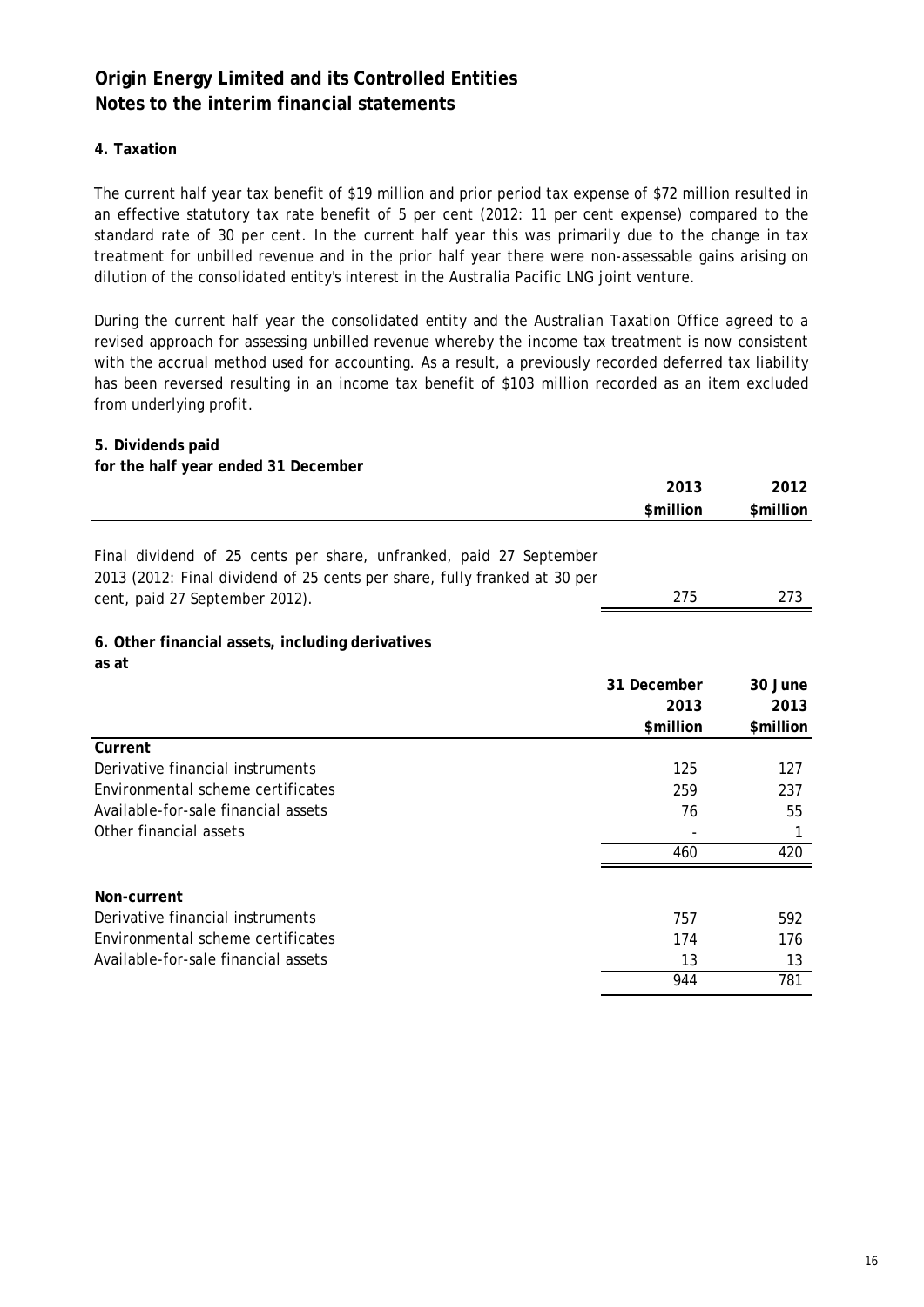**7. Investments accounted for using the equity method**

**(a) Investments summary**

**for the half year ended 31 December**

|                                                | Reporting | 2013                   | 2012 |  |
|------------------------------------------------|-----------|------------------------|------|--|
|                                                | date      | Ownership interest (%) |      |  |
|                                                |           |                        |      |  |
| Joint venture entities                         |           |                        |      |  |
| Australia Pacific LNG Pty Ltd <sup>(1)</sup>   | 30 Jun    | 37.5                   | 37.5 |  |
| Energia Andina S.A.                            | 31 Dec    | 40.0                   | 40.0 |  |
| Energia Austral SpA                            | 31 Dec    | 29.6                   | 24.8 |  |
| Gas Industry Superannuation Pty Ltd            | 30 Jun    | 50.0                   | 50.0 |  |
| <b>KUBU Energy Resources (Pty) Limited</b>     | 30 Jun    | 50.0                   | 50.0 |  |
| OTP Geothermal Pte Ltd                         | 31 Dec    | 50.0                   | 50.0 |  |
| PNG Energy Developments Limited <sup>(2)</sup> | 31 Dec    | 50.0                   | 50.0 |  |
| Rockgas Timaru Ltd                             | 31 Mar    | 50.0                   | 50.0 |  |
| Transform Solar Pty Ltd                        | 30 Jun    | 50.0                   | 50.0 |  |
| Venn Energy Trading Pte Limited                | 31 Mar    | 50.0                   |      |  |

Due to a change in operations effective from 1 July 2013, the consolidated entity's 50% interest in CUBE Pty Ltd became a joint operation, consequently, the entity is no longer equity accounted. The consolidated entity has recognised its share of assets, liabilities, revenues and expenses of the joint operation from this date.

- *(1) The consolidated entity's interest in Australia Pacific LNG was 42.5 per cent up to 11 July 2012, and 37.5 per cent from 12 July 2012.*
- *(2) PNG EDL was impaired during the period refer to note 2(b).*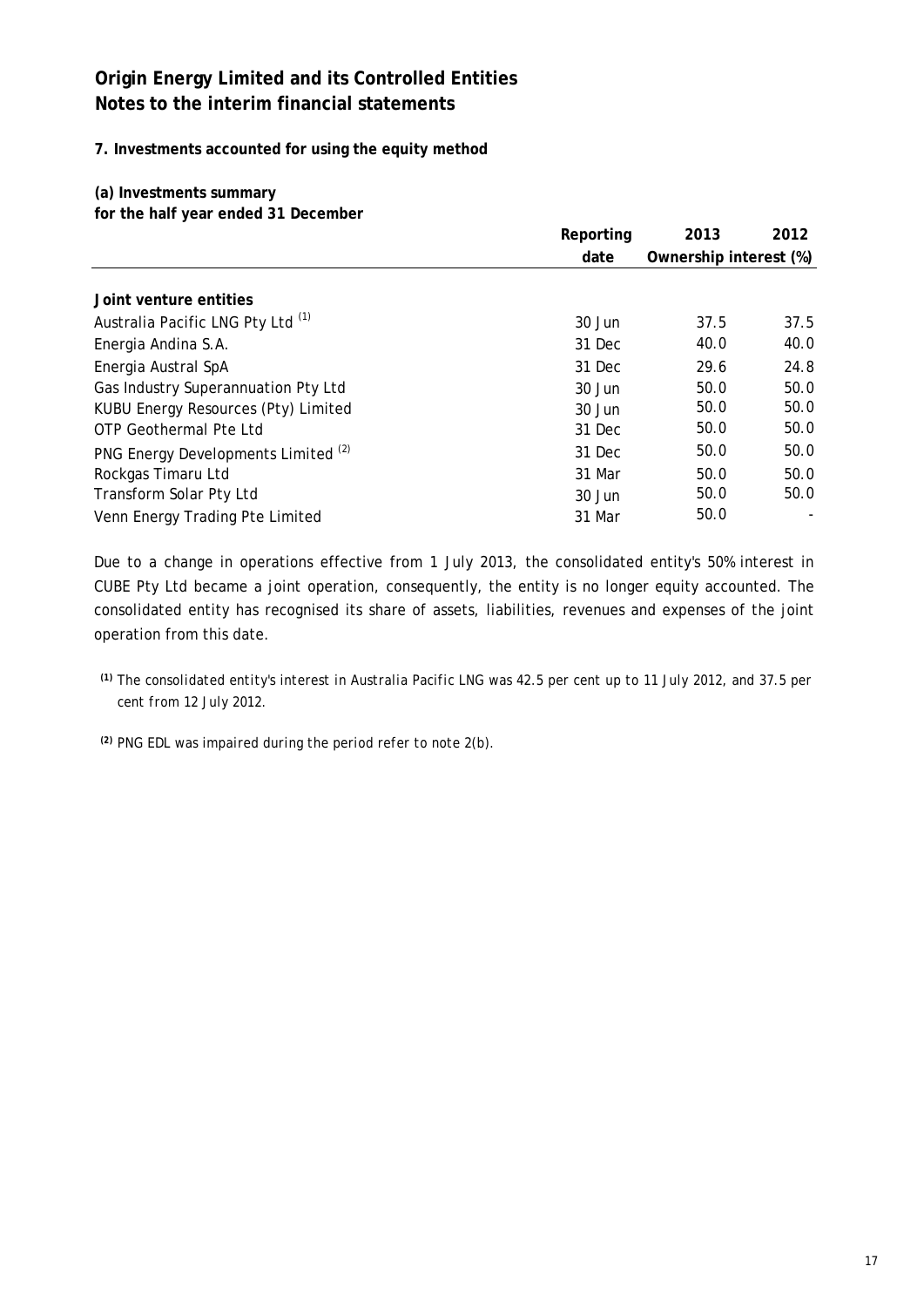**7. Investments accounted for using the equity method (continued)**

**(b) Results of equity accounted investees**

**as at**

| \$million                                                                                                                                                    |               | 31 December 2013 |              |            |               | 31 December 2012 |              | 30 June 2013 |
|--------------------------------------------------------------------------------------------------------------------------------------------------------------|---------------|------------------|--------------|------------|---------------|------------------|--------------|--------------|
|                                                                                                                                                              |               | Share of         |              |            |               | Share of         |              |              |
|                                                                                                                                                              |               | interest, tax,   |              | Equity     |               | interest, tax,   |              | Equity       |
|                                                                                                                                                              |               | depreciation     |              | accounted  |               | depreciation     |              | accounted    |
|                                                                                                                                                              |               | and              |              | investment |               | and              |              | investment   |
|                                                                                                                                                              | Share of      | amortisation     | Share of net | carrying   | Share of      | amortisation     | Share of net | carrying     |
|                                                                                                                                                              | <b>EBITDA</b> | (ITDA)           | profit       | amount     | <b>EBITDA</b> | (ITDA)           | profit       | amount       |
| Australia Pacific LNG joint venture                                                                                                                          | 25            | (27)             | (2)          | 6,200      | 21            | (5)              | 16           | 6,174        |
| Other joint venture entities                                                                                                                                 | (1)           |                  | (1)          | 156        | 5             | (3)              |              | 226          |
| Total                                                                                                                                                        | 24            | (27)             | (3)          | 6,356      | 26            | (8)              | 18           | 6,400        |
| Consolidated entity's share of items<br>recorded in Australia Pacific LNG<br>treated as items excluded from<br>underlying consolidated profit <sup>(1)</sup> | 2             | 2                | 4            |            | (2)           | (13)             | (15)         |              |
| Total excluding the consolidated<br>entity's share of items recorded in<br>Australia Pacific LNG treated as<br>items excluded from underlying                |               |                  |              |            |               |                  |              |              |
| consolidated profit <sup>(2)</sup>                                                                                                                           | 26            | (25)             |              |            | 24            | (21)             |              |              |

*(1) The consolidated entity's share of items recorded in Australia Pacific LNG treated as items excluded from underlying consolidated profit is detailed in this note 7(b).*

 $^{(2)}$  Disclosure is provided to enable the reconciliation to share of interest, tax, depreciation and amortisation of equity accounted investees included in the segment analysis *in note 2(a).*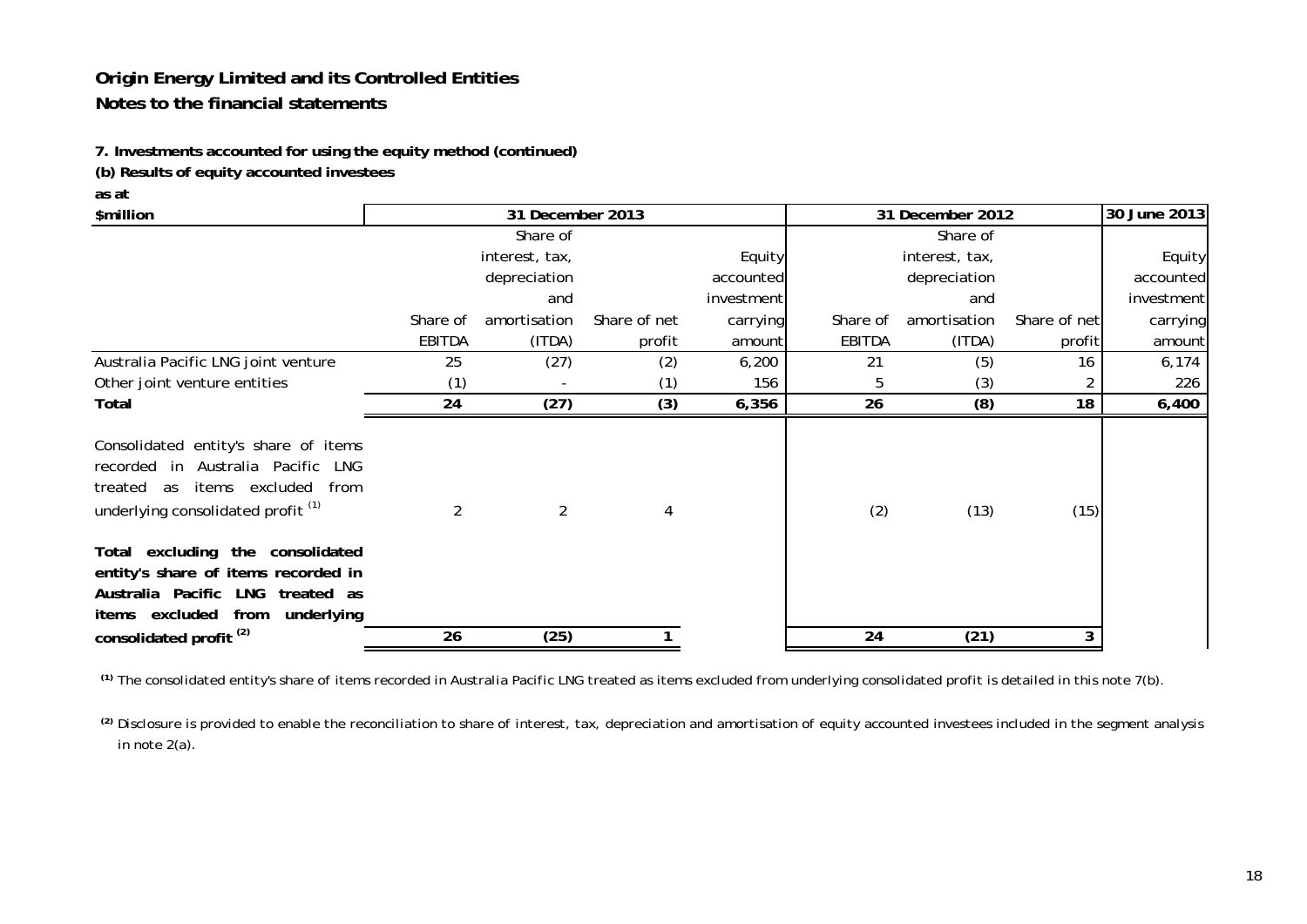# **7. Investments accounted for using the equity method (continued)**

# **(b) Investment in Australia Pacific LNG Pty Ltd**

The consolidated entity's interest in the results of Australia Pacific LNG are included in the operating segment "LNG" (refer note 2), along with the consolidated entity's LNG Upstream Operator activities.

A summary of Australia Pacific LNG's financial performance for the periods ended 31 December 2013 and 31 December 2012, and its financial position as at 31 December 2013 and 30 June 2013 follows:

#### **for the half year ended 31 December**

|                                                    | 2013         | 2013             | 2012           | 2012                    |
|----------------------------------------------------|--------------|------------------|----------------|-------------------------|
|                                                    | \$million    | \$million        | \$million      | \$million               |
|                                                    |              |                  |                |                         |
|                                                    | Total        | Origin           | Total          | Origin                  |
|                                                    | <b>APLNG</b> | interest         | <b>APLNG</b>   | interest <sup>(1)</sup> |
|                                                    |              |                  |                |                         |
| Operating revenue                                  | 237          |                  | 197            |                         |
| Operating expenses                                 | (164)        |                  | (147)          |                         |
| <b>EBITDA</b>                                      | 73           | 27               | 50             | 19                      |
| Depreciation and amortisation expense              | (63)         |                  | (60)           |                         |
| Interest income                                    | 3            |                  | 12             |                         |
| Interest expense                                   | (6)          |                  | (5)            |                         |
| Income tax (expense)/benefit                       | (1)          |                  | 5              |                         |
| Segment result for the period                      | 6            | $\overline{2}$   | $\overline{2}$ | 1                       |
| Items excluded from segment result:                |              |                  |                |                         |
| unwinding of discounted receivables<br>Net<br>from |              |                  |                |                         |
| shareholders                                       | 12           | 5                | 22             | 8                       |
| Net foreign exchange (loss)/gain                   | (5)          | (2)              | 4              | $\overline{2}$          |
| Tax (expense)/benefit on translation of foreign    |              |                  |                |                         |
| denominated long term tax balances                 | (19)         | (7)              | 14             | 5                       |
| Total items excluded from segment result           | (12)         | (4)              | 40             | 15                      |
| Net (loss)/profit for the period                   | (6)          | $\overline{(2)}$ | 42             | 16                      |
| Other comprehensive income/(loss)                  | 75           | 28               | (96)           | (36)                    |
| Total comprehensive income/(loss)                  | 69           | 26               | (54)           | (20)                    |

*(1) The consolidated entity's interest in Australia Pacific LNG for the period was 42.5 per cent up to 11 July 2012, and 37.5 per cent from 12 July 2012.*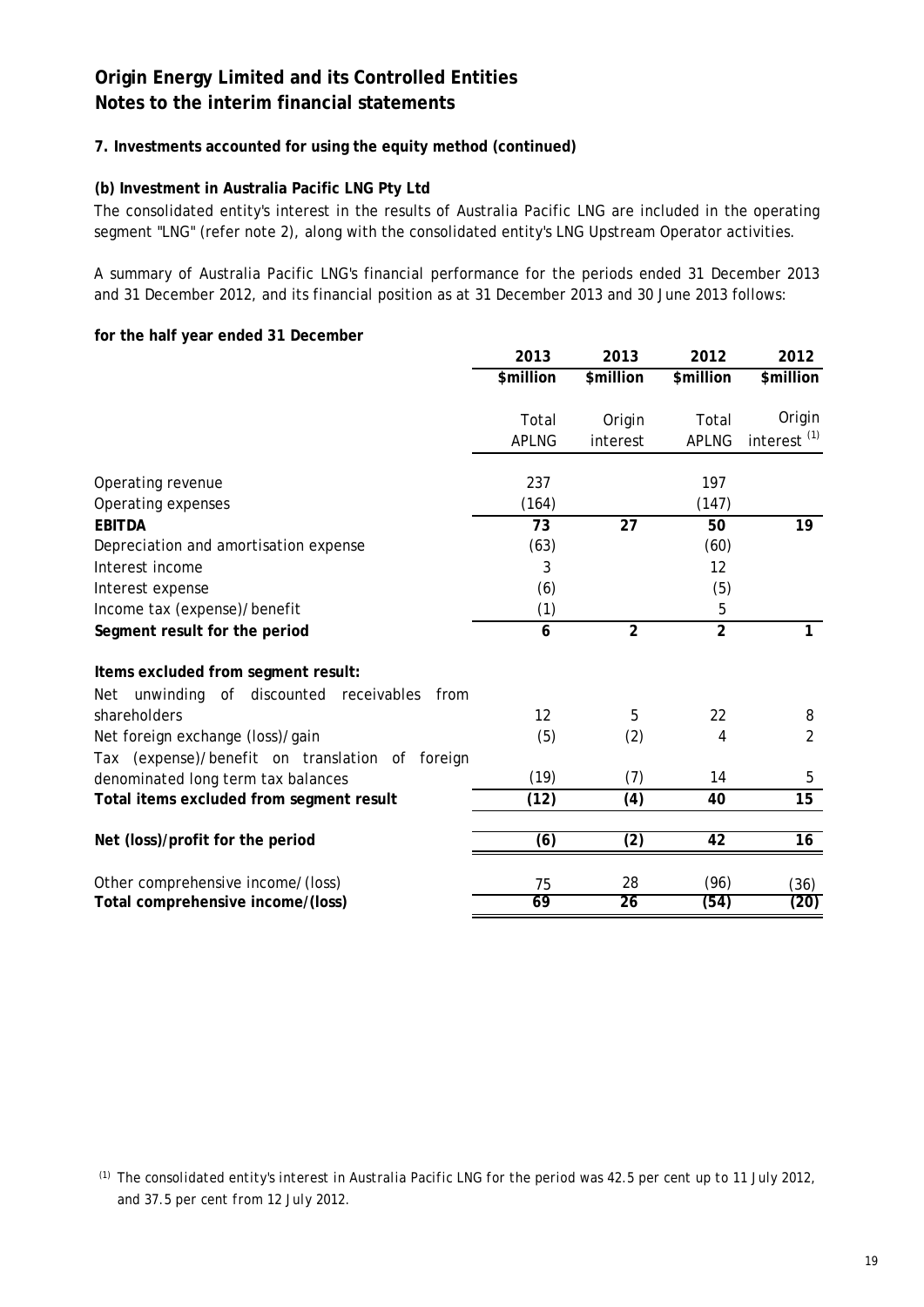# **7. Investments accounted for using the equity method (continued)**

**(b) Investment in Australia Pacific LNG Pty Ltd (continued) as at**

|                                                                  | 31 December | 30 June   |
|------------------------------------------------------------------|-------------|-----------|
|                                                                  | 2013        | 2013      |
|                                                                  | \$million   | \$million |
| Summary statement of financial position of                       |             |           |
| <b>Australia Pacific LNG</b>                                     |             |           |
| Cash and cash equivalents                                        | 568         | 355       |
| Receivables from shareholders                                    | 1,092       | 4,913     |
| Other current assets                                             | 578         | 630       |
| <b>Current assets</b>                                            | 2,238       | 5,898     |
|                                                                  |             |           |
| Property, plant and equipment and exploration and evaluation and |             |           |
| development assets                                               | 24,017      | 18,331    |
| Other non-current assets                                         | 10          | 18        |
| Non-current assets                                               | 24,027      | 18,349    |
| <b>Total assets</b>                                              | 26,265      | 24,247    |
|                                                                  |             |           |
| <b>Current liabilities</b>                                       | 1,469       | 1,573     |
|                                                                  |             |           |
| Bank loans - secured                                             | 7,940       | 5,765     |
| Other non-current liabilities                                    | 367         | 489       |
| Non-current liabilities                                          | 8,307       | 6,254     |
| <b>Total liabilities</b>                                         | 9,776       | 7,827     |
|                                                                  |             |           |
| Net assets                                                       | 16,489      | 16,420    |
| Consolidated entity's interest of 37.5 per cent                  | 6,183       | 6,157     |
| Consolidated entity's own costs                                  | 17          | 17        |
|                                                                  | 6,200       | 6,174     |
|                                                                  |             |           |
| 8. Other financial liabilities, including derivatives            |             |           |
| as at                                                            |             |           |
|                                                                  | 31 December | 30 June   |
|                                                                  | 2013        | 2013      |
|                                                                  | \$million   | \$million |
|                                                                  |             |           |
| Current                                                          |             |           |
| Derivative financial instruments                                 | 248         | 216       |
| Loan from Australia Pacific LNG joint venture entity             | 410         | 1,847     |
| Environmental scheme surrender obligations                       | 542         | 261       |
| Other financial liabilities                                      | 6           |           |
|                                                                  | 1,206       | 2,324     |
|                                                                  |             |           |
| Non-current                                                      |             |           |
| Derivative financial instruments                                 | 1,018       | 934       |
|                                                                  | 1,018       | 934       |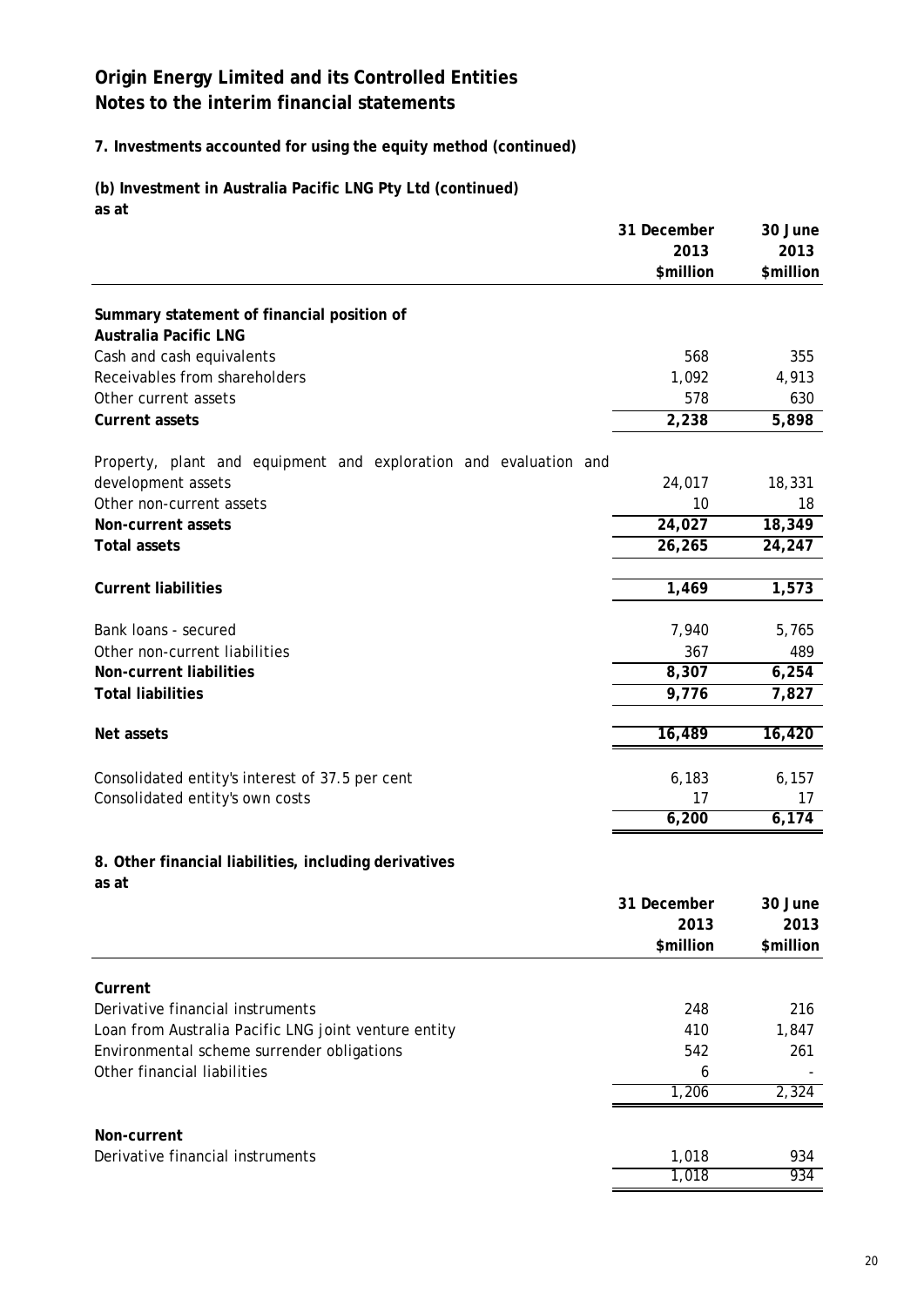**9. Share capital**

|                                                                                                                                                                         | 31 December<br>2013<br>\$million | 6 months to 12 months to<br>30 June<br>2013<br>\$million |
|-------------------------------------------------------------------------------------------------------------------------------------------------------------------------|----------------------------------|----------------------------------------------------------|
| Issued and paid-up capital                                                                                                                                              |                                  |                                                          |
| 1,101,228,973 (June 2013: 1,097,961,871) ordinary shares, fully paid                                                                                                    | 4,485                            | 4,441                                                    |
| Ordinary share capital at the beginning of the period<br>Shares issued:                                                                                                 | 4,441                            | 4,345                                                    |
| • $3,126,332$ (June 2013: 7,083,417) shares in accordance with the<br>Dividend Reinvestment Plan<br>• 140,770 (June 2013: 1,313,816) shares in accordance with the Long | 44                               | 87                                                       |
| Term Incentive Plan                                                                                                                                                     |                                  | 9                                                        |
| Total movements in ordinary share capital                                                                                                                               | 44                               | 96                                                       |
| Ordinary share capital at the end of the period                                                                                                                         | 4,485                            | 4,441                                                    |

### **Terms and conditions**

Holders of ordinary shares are entitled to receive dividends as determined from time to time and are entitled to one vote per share at shareholders' meetings. In the event of the winding up of the company, ordinary shareholders rank after creditors, and are fully entitled to any proceeds of liquidation.

The company does not have authorised capital or par value in respect of its issued shares.

# **10. Notes to the interim statement of cash flows**

**for the half year ended 31 December**

| 2013<br>\$million | 2012<br>12<br>\$million |
|-------------------|-------------------------|
|                   |                         |

### **(a) Reconciliation of cash and cash equivalents**

Cash included in the interim statement of cash flows includes cash on hand, at bank and short-term deposits, net of outstanding bank overdrafts.

#### **(b) Non-cash financing and investing activities**

The following non-cash financing and investing activities have not been included in the interim statement of cash flows:

Issue of shares in respect of the Dividend Reinvestment Plan 44 4 4 37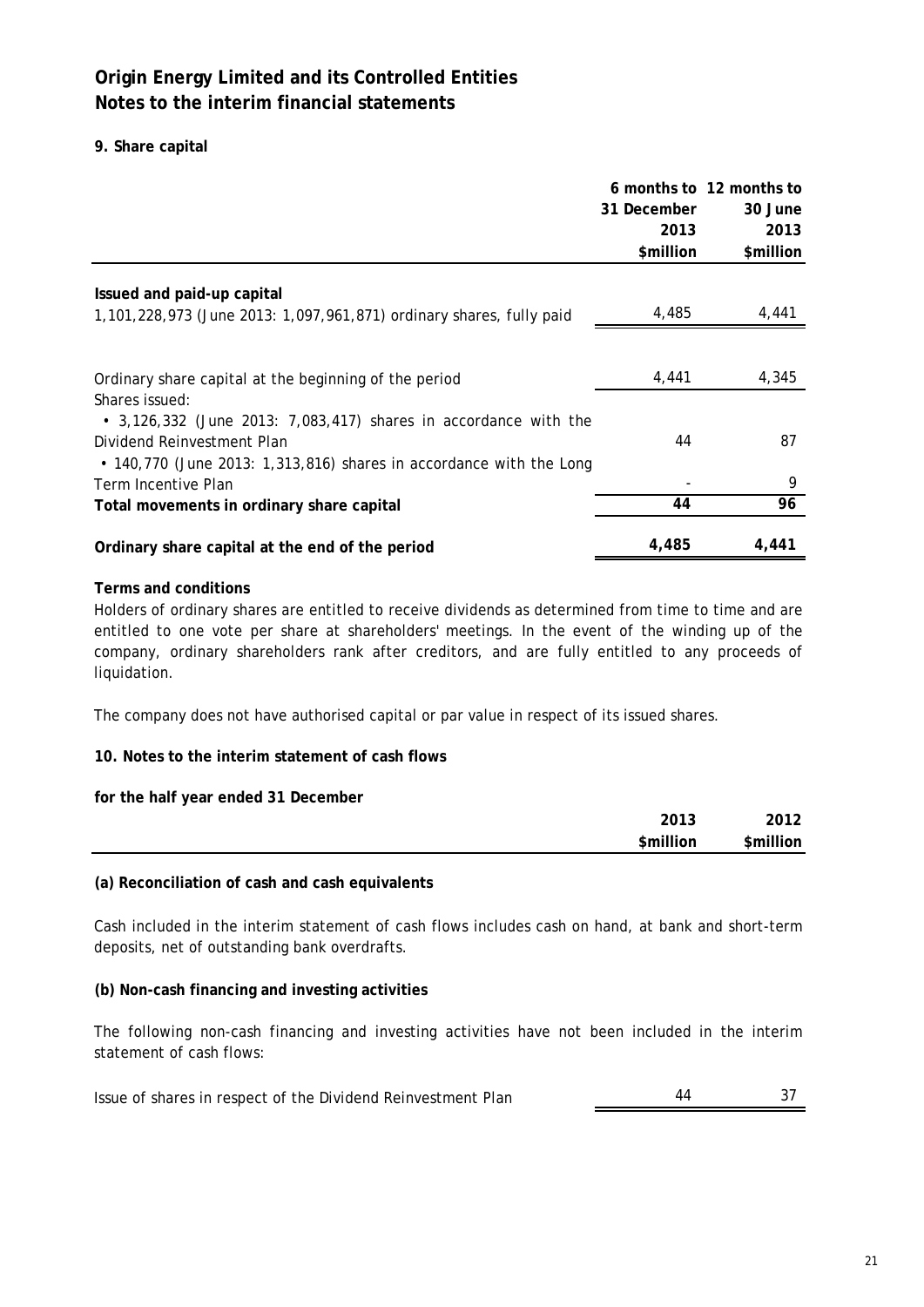### **11. Business combinations**

### **2013**

### **Acquisition of Eraring Energy Pty Limited**

On 1 August 2013 the consolidated entity completed the acquisition of 100 per cent of Eraring Energy Pty Limited ("Eraring Energy") under a Sale and Purchase Agreement with the New South Wales Government ("the State"). The acquisition provides the consolidated entity ownership of the Eraring Power Station and Shoalhaven Scheme, adding flexibility in the operation of the consolidated entity's generation portfolio.

As the acquisition resulted in the consolidated entity taking ownership of the Eraring and Shoalhaven power schemes and exiting the GenTrader agreements with the State which already provided the consolidated entity contractual access to the power output, the overall impact of the acquisition to the consolidated entity's consolidated revenue and profit and loss since the acquisition date, is not significant.

Cash purchase consideration of \$50 million<sup> $(1)$ </sup> was paid on completion date, and was subject to adjustment for working capital and other balances as part of the completion statement mechanism and the settlement of a payable amount in respect of the previously existing GenTrader agreements.

#### **(i) Settlement of pre-existing relationships**

As part of the acquisition the consolidated entity effectively settled the GenTrader agreements and the Cobbora Coal Supply Agreement entered while Eraring Energy was owned by the State.

The GenTrader agreements were effectively settled at the acquisition date at their fair value resulting in the derecognition of deferred tax liabilities of \$317 million and reduction in goodwill of \$260 million. The consolidated entity also received a payment of \$300 million from the State in respect of the cancelled Cobbora Coal Supply Agreement. The effective settlement of the pre-existing relationships resulted in a gain of \$357 million recognised in "other income" in the interim income statement. The gain has been recorded as an item excluded from underlying profit (refer note 2(b)).

*(1) The cash purchase consideration of \$50 million reflects a total purchase price of \$659 million net of the balance of prepaid capacity charges and funds prepaid on deposit with the State of \$609 million, in relation to the existing GenTrader arrangements.*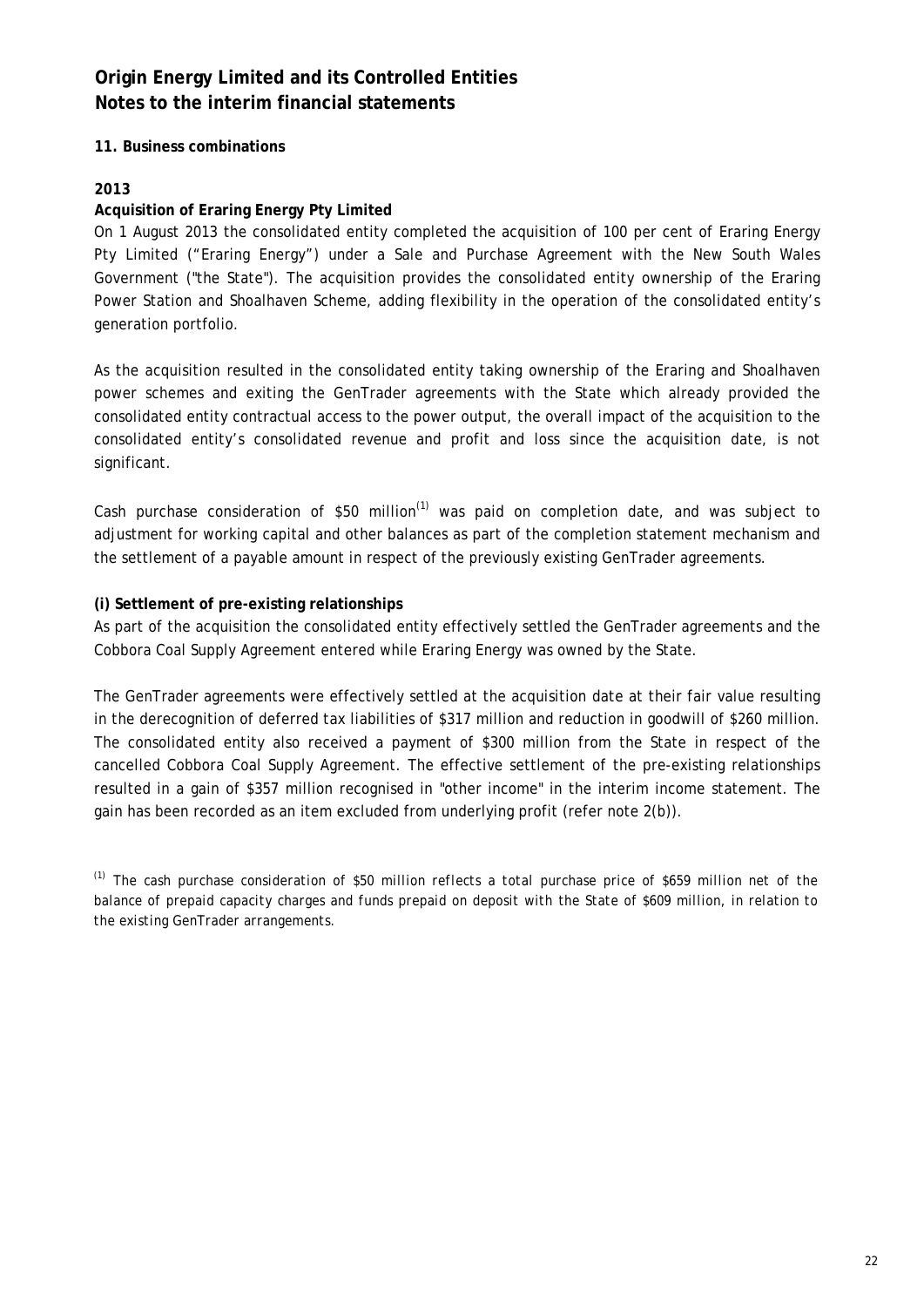# **11. Business combinations (continued)**

# **Acquisition of Eraring Energy Pty Limited (continued)**

**(ii) Acquisition accounting statement of financial position**

The fair values of the net assets acquired as part of the business combination are detailed below.

|                                                                                  | 2013       |
|----------------------------------------------------------------------------------|------------|
|                                                                                  | \$million  |
|                                                                                  | Fair value |
| <b>Current assets</b>                                                            |            |
| Cash and cash equivalents                                                        | 25         |
| Trade and other receivables                                                      | 1          |
| Inventories                                                                      | 2          |
| Other current assets                                                             | 3          |
| <b>Total current assets</b>                                                      | 31         |
|                                                                                  |            |
| Non-current assets                                                               |            |
| Property, plant and equipment <sup>(1)</sup>                                     | 93         |
| Intangible assets                                                                | 2          |
| Goodwill                                                                         | 153        |
| Total non-current assets                                                         | 248        |
| <b>Total assets</b>                                                              | 279        |
|                                                                                  |            |
| <b>Current liabilities</b>                                                       |            |
| Trade and other payables                                                         | 35         |
| Employee related provisions                                                      | 18         |
| <b>Total current liabilities</b>                                                 | 53         |
|                                                                                  |            |
| Non-current liabilities                                                          |            |
| Employee related provisions                                                      | 42         |
| Deferred tax liabilities                                                         | 155        |
| <b>Total non-current liabilities</b>                                             | 197        |
| <b>Total liabilities</b>                                                         | 250        |
|                                                                                  |            |
| Fair value of net assets acquired                                                | 29         |
|                                                                                  |            |
| Purchase consideration paid on completion                                        | 50         |
| Acquisition adjustment amounts settled post 31 December 2013:                    |            |
| Adjustment for completion statement mechanism                                    | (2)        |
| Settlement of payable amount under previous GenTrader agreements                 | (19)       |
| Net consideration for the business combination                                   | 29         |
|                                                                                  |            |
| Net cash outflow in the 31 December 2013 period (\$50 million paid on completion |            |
| net of the cash acquired of \$25 million)                                        | 25         |

(1) *As part of this acquisition the previously recognised property, plant & equipment finance lease asset for the GenTrader arrangements has been derecognised and replaced by owned Property, Plant and Equipment at its fair value. The net addition to Property, Plant and Equipment from the acquisition was \$93 million.*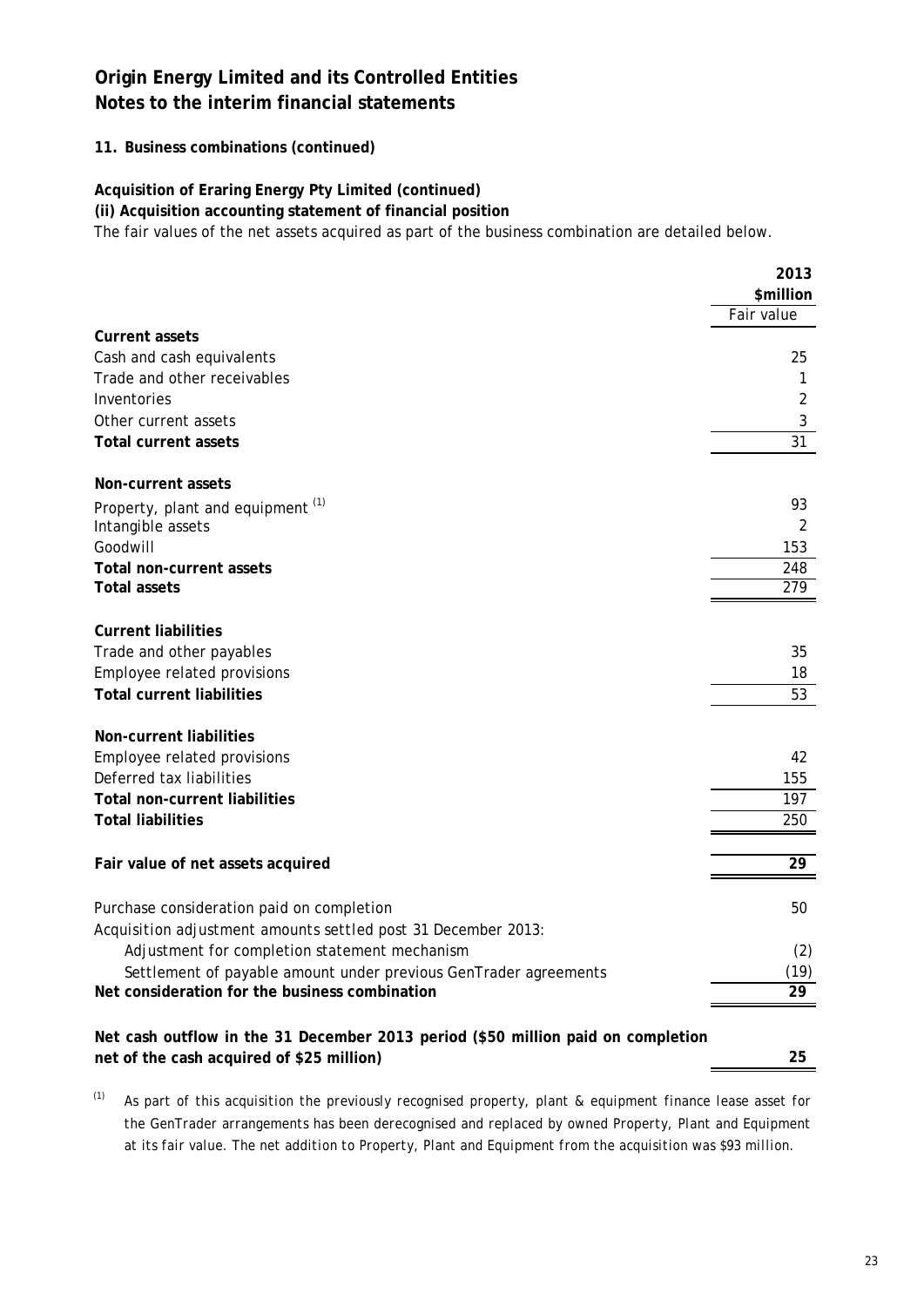# **11. Business combinations (continued)**

In accordance with the consolidated entity's accounting policies the fair value of assets and liabilities acquired are provisional and will be subject to further review for a period of up to 12 months from the date of acquisition.

# **2012**

There were no business combinations during the half year ended 31 December 2012.

### **12. Contingent liabilities and assets**

Details of contingent liabilities where the probability of future payments is not considered remote are set out below. Provisions are not required in respect of these matters, as it is not probable that a future sacrifice of economic benefits will be required or the amount is not capable of reliable measurement. Details of contingent liabilities and contingent assets, which the directors consider should be disclosed, have also been included.

**as at**

|                               | 31 December | 30 June   |
|-------------------------------|-------------|-----------|
|                               | 2013        | 2013      |
|                               | \$million   | \$million |
|                               |             |           |
| Bank guarantees - unsecured   | 328         | 377       |
| Letters of credit - unsecured | 22          | 20        |
|                               | 350         | 397       |

The bank guarantees and letters of credit disclosed have primarily been provided by the consolidated entity in favour of the Australian Energy Market Operator Limited to support its obligations to purchase electricity from the National Electricity Market.

The consolidated entity has provided guarantees for certain contractual commitments of its joint ventures. The consolidated entity has disclosed its share of these contractual commitments in note 13.

At 31 December 2013, the consolidated entity holds a 37.5 per cent interest in Australia Pacific LNG (an equity accounted joint venture of the consolidated entity) and currently the consolidated entity provides parent company guarantees in excess of its 37.5 per cent shareholding in relation to certain contractual commitments relating to Australia Pacific LNG. Throughout the year certain guarantees have been amended to reflect each shareholder's revised share of the guarantee following Sinopec increasing its shareholding in Australia Pacific LNG. A process remains ongoing amongst ConocoPhillips, Sinopec, Australian Pacific LNG and the consolidated entity to amend other guarantees in some cases to remove the consolidated entity as a guarantor and in another case to amend the guarantee to reflect each shareholder's revised share of the guarantee following Sinopec increasing its shareholding in Australia Pacific LNG.

Australia Pacific LNG has secured US\$8.5 billion through a project finance facility. At 31 December 2013, Australia Pacific LNG has drawn down US\$7.27 billion under the project finance facility covering capital expenditure and fees. The consolidated entity guarantees its proportionate share of amounts drawn down under the facility during the construction phase of the project (37.5 per cent share at 31 December 2013 being US\$2.73 billion).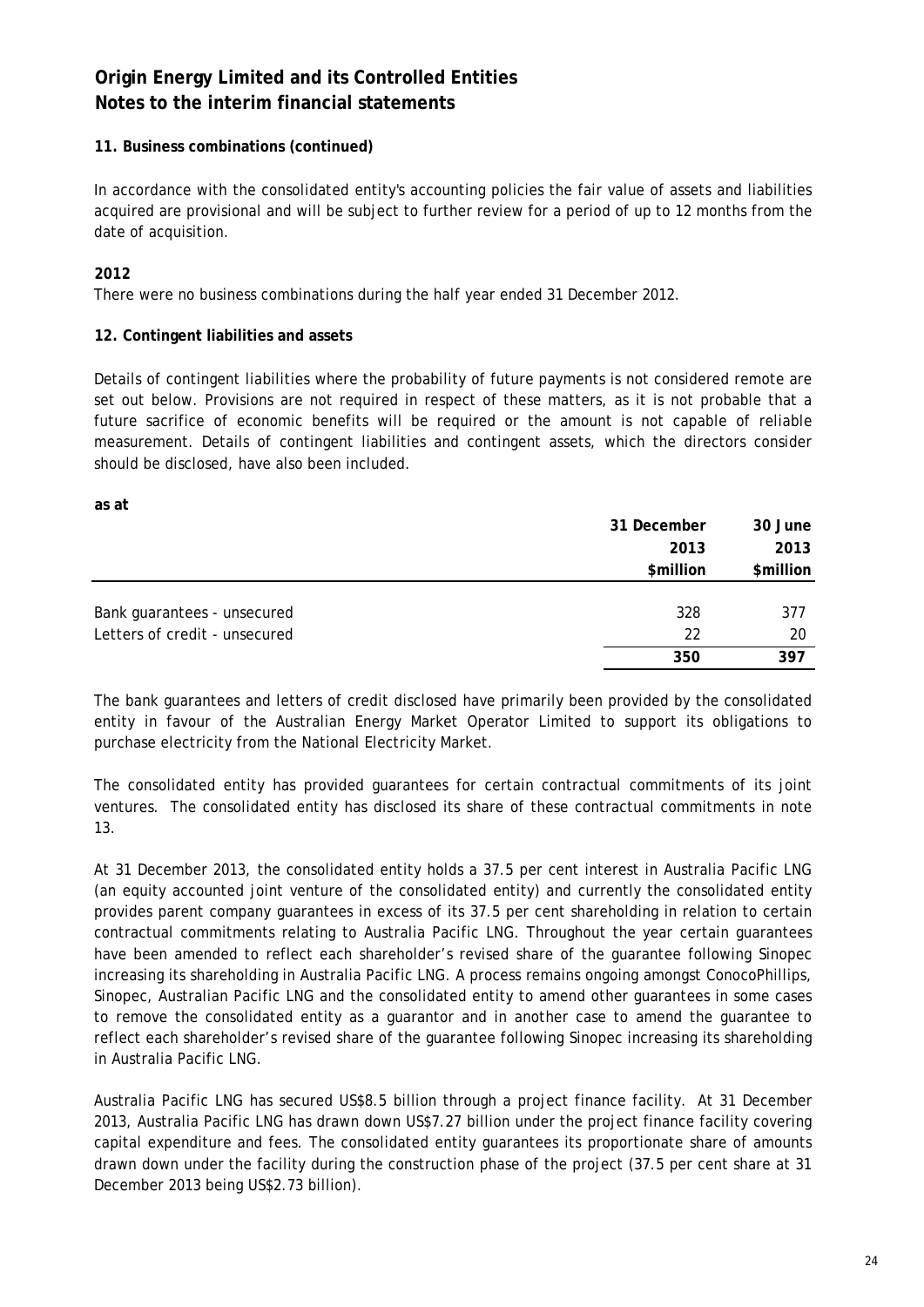### **12. Contingent liabilities and assets (continued)**

The consolidated entity has given to its bankers letters of comfort in respect of financial accommodation provided from time to time by the banks to certain partly-owned controlled entities of the consolidated entities.

Warranties and indemnities have been given and received by entities in the consolidated entity in relation to environmental liabilities for certain properties as part of the terms and conditions of divestments and acquisitions.

A number of sites within or previously owned/operated by the consolidated entity have been identified as contaminated. These properties are subject to ongoing environmental management programs to ensure appropriate controls are in place and clean-up requirements are implemented. For sites where the requirements can be assessed and costs estimated, the estimated cost of remediation has been expensed or provided for.

Certain entities within the consolidated entity are subject to various lawsuits and claims as well as audits and reviews by government or regulatory bodies. Any liabilities arising from such lawsuits and claims, or potential claims arising from audits or reviews, are not expected to have a material adverse effect on the interim financial statements.

The consolidated entity, as a participant in certain joint arrangements, is liable for a share of all liabilities incurred by these joint arrangements in proportion to its equity interest in them. In some circumstances, the consolidated entity may incur more than its proportionate share of such liabilities, but will have the right to recover the excess liability from the other joint arrangement participants.

The consolidated entity is party to deferred contingent consideration payments relating to past business combinations contingent on future events and performance related triggers. Current assessment of these triggers and future events indicates that any payment is considered remote.

# **Deed of cross guarantee**

Under the terms of ASIC Class Order (CO) 98/1418 (as amended by CO 98/2017) certain wholly-owned controlled entities have been granted relief from the requirement to prepare audited financial reports. Origin Energy Limited has entered into an approved deed of indemnity for the cross-guarantee of liabilities with those controlled entities.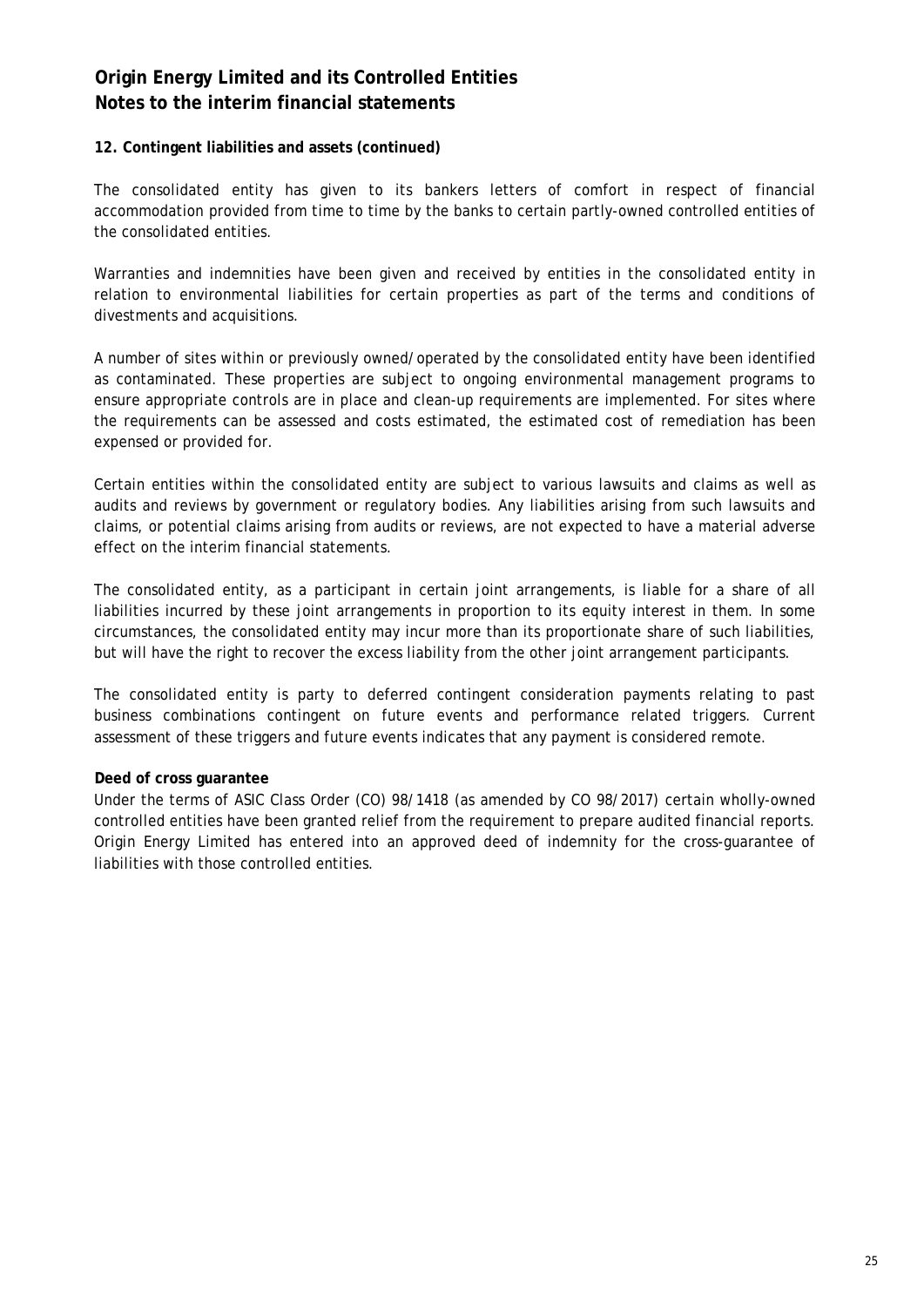**13. Commitments as at**

|                                                                                                                  | 31 December | 30 June   |
|------------------------------------------------------------------------------------------------------------------|-------------|-----------|
|                                                                                                                  | 2013        | 2013      |
|                                                                                                                  | \$million   | \$million |
| At the reporting date, the consolidated entity has contracted but not<br>provided for the following commitments: |             |           |
| Capital expenditure commitments <sup>(1)</sup>                                                                   | 157         | 1,001     |
| Joint venture commitments <sup>(2)</sup>                                                                         | 2.578       | 3.402     |
| Other GenTrader commitments <sup>(1)</sup>                                                                       |             | 2,244     |
| The above commitments include amounts payable within one year of:                                                |             |           |
| Capital expenditure commitments                                                                                  | 126         | 190       |
| Joint venture commitments                                                                                        | 2,097       | 2,364     |
| Other GenTrader commitments <sup>(1)</sup>                                                                       |             | 116       |

*(1) Included in the 30 June 2013 Capital expenditure and Other GenTrader commitments above are fixed charges which were to be paid in respect of the GenTrader arrangements over the Eraring and Shoalhaven power stations entered as part of the NSW energy asset transaction in 2011. As a result of the acquisition of Eraring Energy Limited by the consolidated entity on 1 August 2013, these commitments were relinquished on completion of the acquisition.*

*(2) Included in the joint venture commitments above is an amount of \$2,285 million (30 June 2013: \$3,211 million) relating to the consolidated entity's 37.5 per cent share of Australia Pacific LNG's commitments. The consolidated entity has recorded a \$410 million (30 June 2013: \$1,847 million) loan payable to Australia Pacific LNG (refer to note 8) which may be called upon by Australia Pacific LNG to fund its commitments.* 

# **14. Financial instruments**

# **Carrying amounts versus fair value**

Except as noted below the carrying amounts of financial assets and liabilities are reasonable approximations of their fair values.

At 31 December 2013 the consolidated entity has the following financial instruments which are not measured at fair value in the interim statement of financial position.

|                                         | Carrying<br>value | Fair<br>value |
|-----------------------------------------|-------------------|---------------|
|                                         | \$million         | \$million     |
| Interest bearing non-current borrowings | 7.994             | 8,260         |

#### **Financial risk management**

The consolidated entity's financial risk management objectives and policies are consistent with those disclosed in the consolidated financial statements as at and for the year ended 30 June 2013.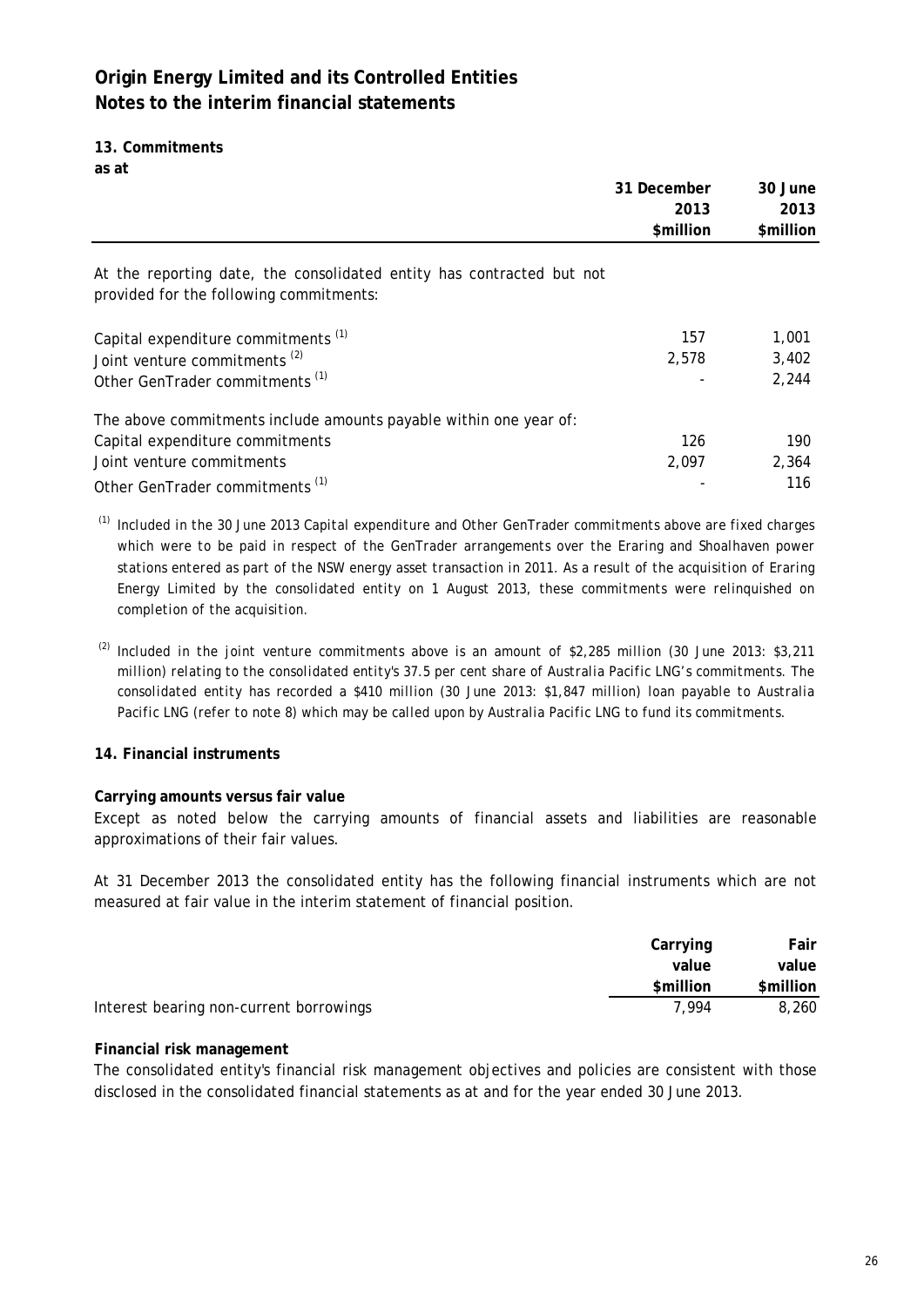### **14. Financial instruments (continued)**

### **Application of AASB 13** *Fair Value Measurement*

The consolidated entity applied the requirements of AASB 13 *Fair Value Measurement* for the first time from the beginning of the half year period ended 31 December 2013. The application of the standard resulted in a net reduction in the consolidated entity's derivative financial instruments of \$71 million at 31 December 2013 predominantly as a result of the requirement to include credit risk in the measurement of fair value. The \$71 million was recognised as an expense in the "Decrease in fair value of financial instruments" line item included within "Expenses" in the interim income statement.

### **Fair value estimation**

The consolidated entity has an established control framework with respect to the measurement of fair values.

The fair values of financial instruments traded in active markets (such as available-for-sale securities) are based on quoted market prices at the reporting date. The quoted market prices used for financial assets held by the consolidated entity are the current bid prices for the assets.

The fair values of forward foreign exchange contracts are determined using quoted forward exchange rates at the reporting date.

The fair values of commodity option contracts which are regularly traded are determined based on the most recent available transaction prices for the same instruments.

The fair values of financial instruments that are not traded in an active market (for example, overthe-counter derivatives) are determined by using valuation techniques. The consolidated entity uses valuation techniques consistent with the established valuation methodology and general market practice applicable to each instrument/market. Quoted market prices or dealer quotes for similar instruments are used for long-term debt.

The fair values of interest rate swaps and cross currency interest rate swaps are calculated using the present value of the estimated future cash flows of these instruments.

The fair values of commodity swaps and futures are calculated using the present value of the estimated future cash flows using available market forward prices.

Certain of the electricity derivatives utilised by the consolidated entity are not regularly traded and there are no observable market prices or transactions for equivalent or substantially similar instruments. Valuation techniques are required in order to estimate the fair value of such instruments. The valuation techniques estimate the fair value of the avoided cost of physical assets at the valuation date required to achieve an equivalent risk management outcome for the consolidated entity, taking into account all relevant variables including capital costs, fixed and variable operating costs, efficiency factors and asset lives.

The consolidated entity has forward sold a portion of its future oil and condensate production through a structured derivative instrument. The fair value of the derivative is measured with reference to the relevant observable market oil forward prices, foreign exchange rates and discount rates. As a result of the structured nature of the instrument, certain risk premium and credit variables utilised in the valuation model are unobservable.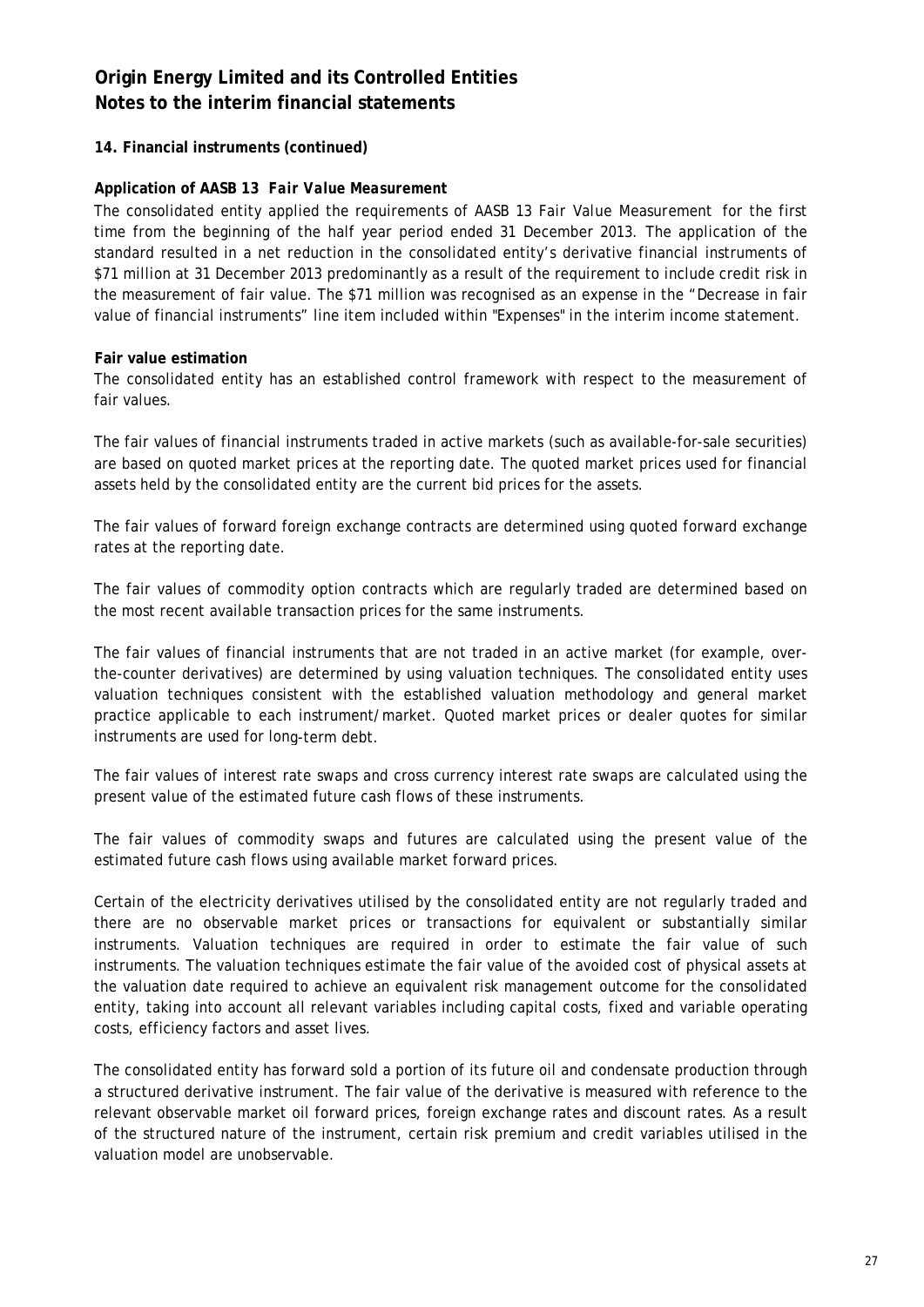# **14. Financial instruments (continued)**

### **Fair value estimation (continued)**

Valuation techniques require the use of a range of variables and assumptions. Maximum use is made of all relevant independent and observable market data when selecting variables and developing assumptions for valuation techniques.

Each instrument is discounted at the market interest rate appropriate to the instrument.

The following key variables are used where the fair value of a derivative is calculated as the present value of the estimated future cash flows of the instrument:

- appropriate market pricing data (for the relevant underlying interest rates, foreign exchange rates or commodity prices);
- discount rates; and
- credit risk of the consolidated entity or counterparty where appropriate.

For these derivative instruments, each of these variables are taken from observed market pricing data at the valuation date and therefore these variables represent those which would be used by market participants to execute and value the instruments.

### **Fair value hierarchy**

The following table summarises the financial instruments carried at fair value by valuation method. The different levels in the hierarchy are defined as follows:

- Level 1: quoted prices (unadjusted) in active markets for identical instruments.
- Level 2: inputs other than quoted prices included within Level 1 that are observable for the instrument, either directly (as prices) or indirectly (derived from prices).
- Level 3: one or more key inputs for the instrument are not based on observable market data (unobservable inputs).

### **as at 31 December 2013**

|                                                   | Level 1 | Level 2 | Level 3                                 | Total |
|---------------------------------------------------|---------|---------|-----------------------------------------|-------|
|                                                   |         |         | \$million \$million \$million \$million |       |
|                                                   |         |         |                                         |       |
| Derivative financial assets                       |         | 521     | 361                                     | 882   |
| Environmental scheme certificates                 | 433     |         |                                         | 433   |
| Available-for-sale financial assets               | 89      | ٠       |                                         | 89    |
| Total financial assets carried at fair value      | 522     | 521     | 361                                     | 1,404 |
| Derivative financial liabilities                  |         | 643     | 623                                     | 1,266 |
| Environmental scheme surrender obligations        | 542     |         |                                         | 542   |
| Total financial liabilities carried at fair value | 542     | 643     | 623                                     | 1,808 |

Transfers between hierarchy levels are expected to occur when there is a change in the observability of a pricing input, or a change in valuation technique. The consolidated entity recognises transfers between levels of the fair value hierarchy as of the beginning of the reporting period during which the transfer has occurred.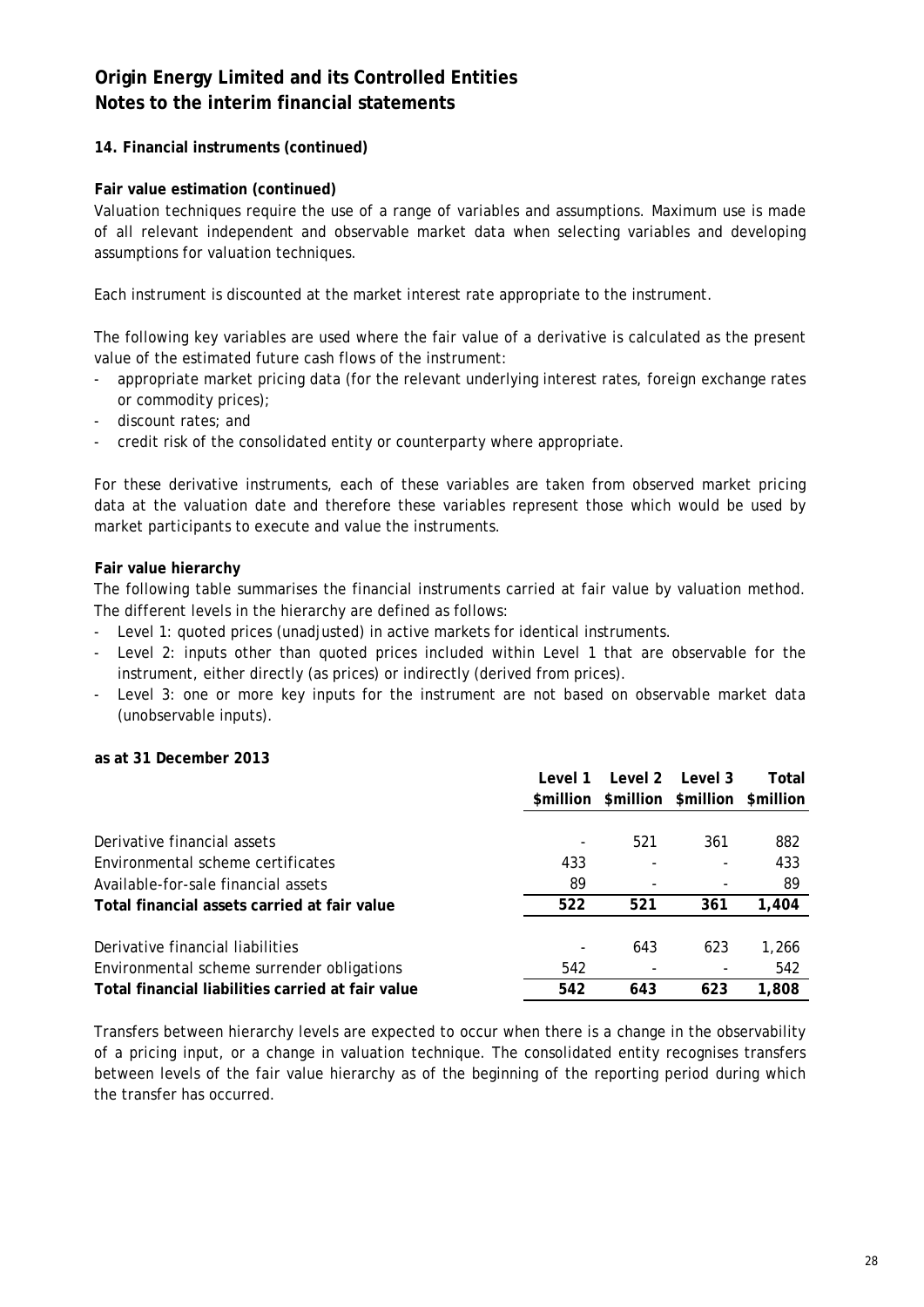### **14. Financial instruments (continued)**

### **Fair value hierarchy (continued)**

There were no transfers between the fair value hierarchy levels during the interim period ending 31 December 2013.

The following table shows a reconciliation from the beginning balances to the ending balances for the fair value measurements in Level 3 of the fair value hierarchy:

|                                                                          | \$million |
|--------------------------------------------------------------------------|-----------|
| Balance as at 1 July 2013                                                | (83)      |
| New instruments in the period                                            |           |
| Net loss from financial instruments at fair value through profit or loss | (177)     |
| Balance as at 31 December 2013                                           | (262)     |

Although the consolidated entity believes that the estimates of fair value are appropriate, the use of different methodologies or assumptions could lead to different measurements of fair value. For fair value measurements in Level 3, changing the critical assumptions such that the resultant change in the ultimate fair value per unit of volume were to increase or decrease by 10 per cent would have the following effects:

| as at                  |                          | 31 December 2013 |  |  |
|------------------------|--------------------------|------------------|--|--|
|                        | Effect on profit or loss |                  |  |  |
|                        | Favourable               | (Unfavourable)   |  |  |
|                        | \$million                | \$million        |  |  |
| Derivative assets      | 88                       | (88)             |  |  |
| Derivative liabilities | 120                      | (120)            |  |  |

The favourable and unfavourable effects of using reasonably possible alternative assumptions have been calculated by recalibrating the model values using expected cash flows and risk-adjusted discount rates based on the probability weighted average of the consolidated entity's ranges of possible outcomes. Key inputs and assumptions used in the models at 31 December 2013 include:

**Items impacting the expected cash flows**

- **Forward commodity prices:** The consolidated entity uses both observable external market data and internally derived forecast data for forward commodity prices in the valuations of certain Level 3 instruments.
- **Physical generation plant variables:** The consolidated entity uses relevant variables from the valuation of physical generation assets with equivalent risk management outcomes as inputs to the valuation of certain Level 3 instruments. The key variables are new build capital costs, operating costs and plant efficiency factors.

#### **Items impacting the discount rate**

- **Risk-free discount rate:** The discount rates applied to the cash flows of the consolidated entity are based on the observable market rates for risk-free interest rate instruments for the appropriate term.
- **Credit adjustment:** The consolidated entity applies an observable entity or counterparty discount or credit spread curves to the discount rate depending on the asset/liability position of a financial instrument. Where a counterparty specific credit curve is not observable a proxy curve is applied, taking into consideration the credit rating of the counter party and it's industry.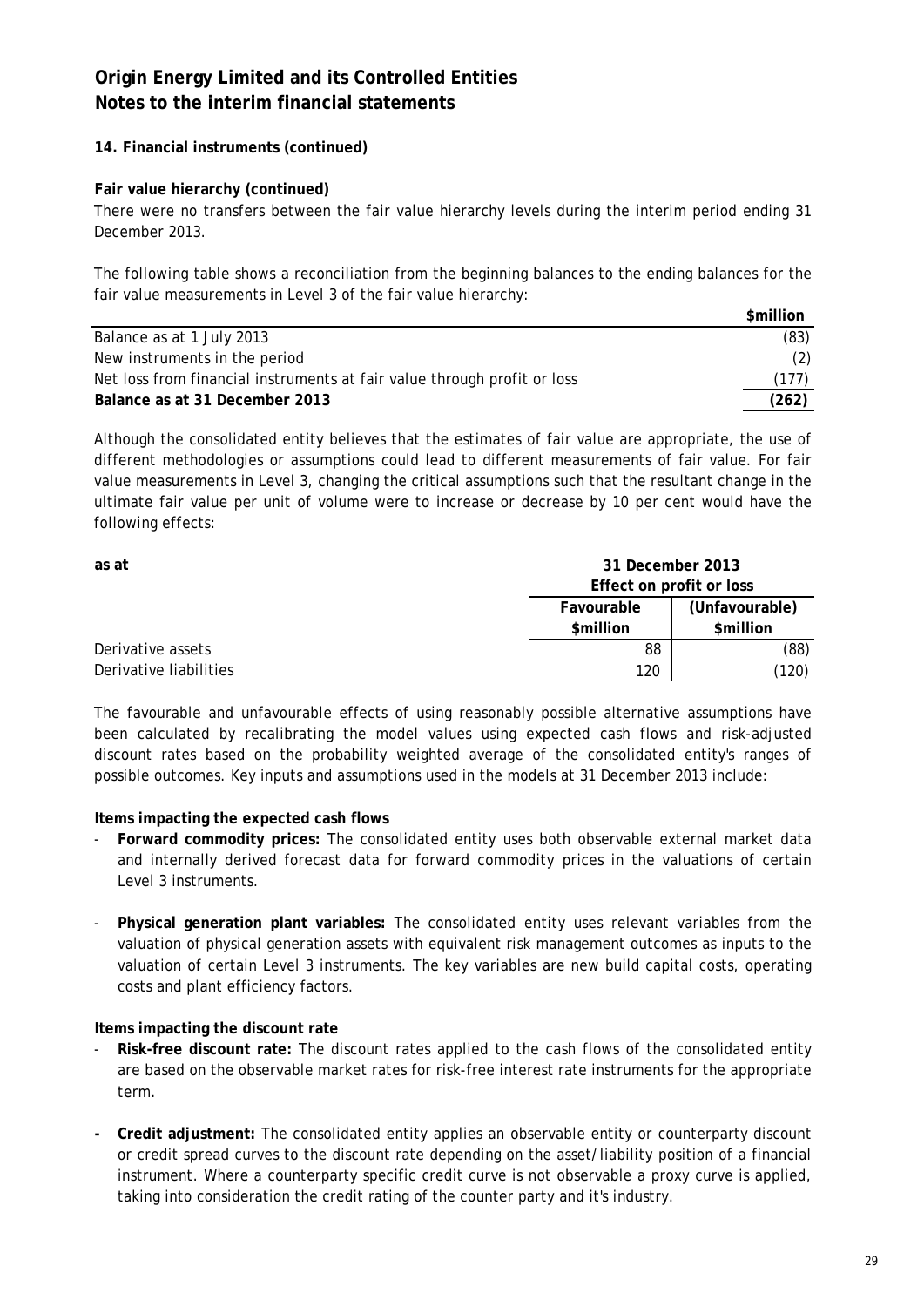# **14. Financial instruments (continued)**

### **Gain/loss on initial recognition of financial instruments**

The consolidated entity defers day one gains or losses arising on Level 3 instruments in the statement of financial position on inception and recognises them in the income statement over the life of the instrument based on the profile of the present value at inception.

| as at                                      | 31 December |  |
|--------------------------------------------|-------------|--|
|                                            | 2013        |  |
|                                            | \$million   |  |
| Derivative assets                          |             |  |
| Opening balance - gain                     | 151         |  |
| Recognised in the interim income statement | (14)        |  |
| Closing balance - gain                     | 137         |  |
| Derivative liabilities                     |             |  |
| Opening balance - gain                     | 26          |  |
| Recognised in the interim income statement | 6           |  |
| Closing balance - gain                     | 32          |  |

# **Significant funding transactions**

On 21 August 2013 the consolidated entity completed a \$7.4 billion debt refinancing with terms of 4 years and 5 years. The consolidated entity subsequently accepted and recognised an oversubscription of \$1.2 billion. These syndicated facilities were used to refinance existing bank debt facilities. As part of the refinancing the consolidated entity's standard banking terms have been renegotiated and the consolidated entity's debt maturity profile has been extended. The interest rate of the new bank debt facility is in line with the cost of existing bank debt.

On 4 October 2013 the consolidated entity completed the pricing and allocation of €800 million eight year medium term notes (Euro Notes). The Euro Notes have a coupon rate of 3.50 per cent and will mature in October 2021. The proceeds have been swapped into Australian dollars. The proceeds were used to repay certain drawn amounts under the \$7.4 billion syndicated bank loan facility and have been used to fund its contribution to Australia Pacific LNG and for general corporate purposes.

On 9 October 2013 the consolidated entity completed the pricing and allocation of US\$800 million five year senior unsecured notes (US\$ Notes) in the United States 144A market. The US\$ Notes have a coupon rate of 3.50 per cent and will mature in October 2018. The proceeds have been swapped into Australian dollars. The proceeds were used to repay certain drawn amounts under the \$7.4 billion syndicated bank loan facility and have been used to fund its contribution to Australia Pacific LNG and for general corporate purposes.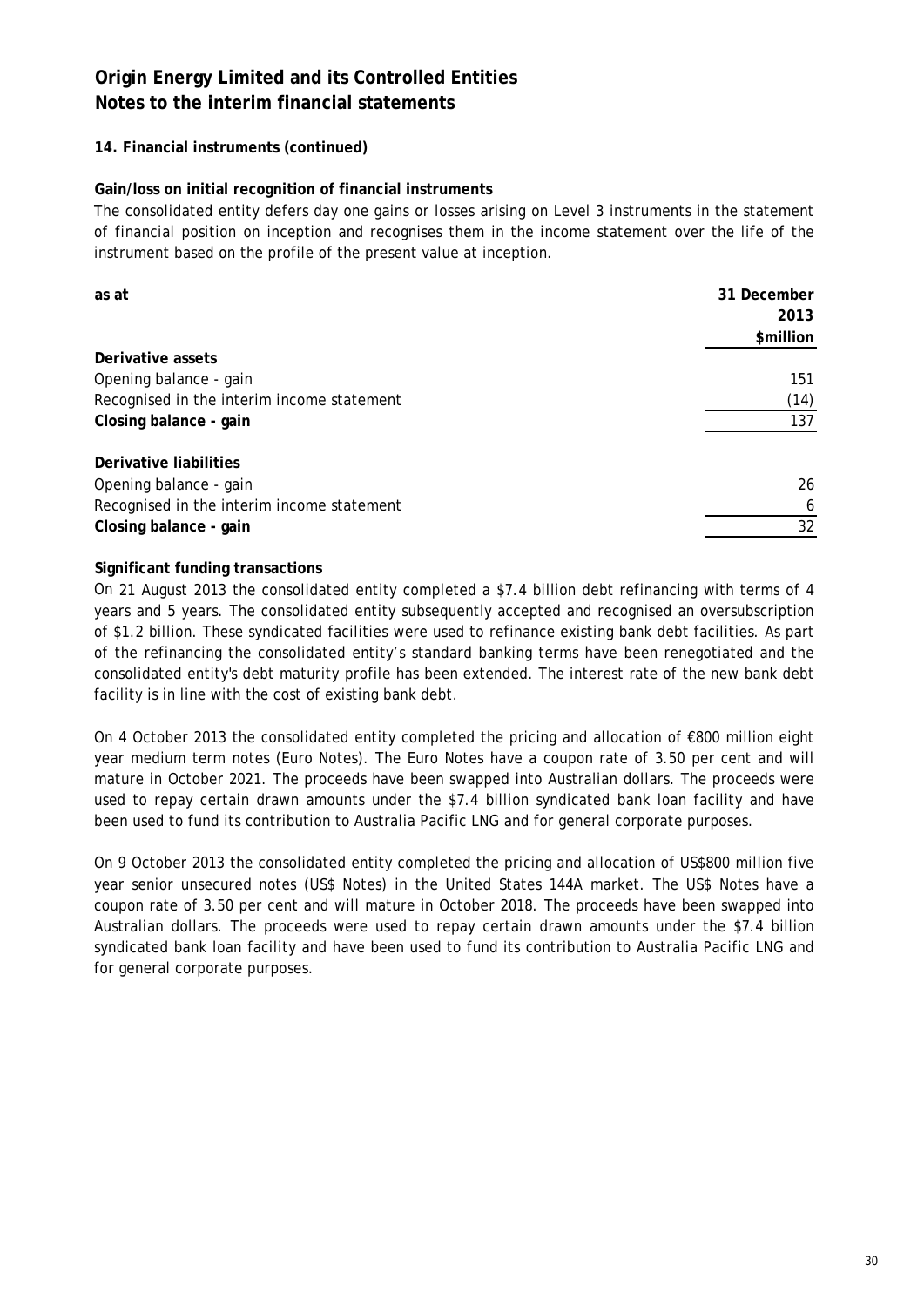# **15. Changes in controlled entities**

### **Acquisition of controlled entities**

On 1 August 2013 the consolidated entity acquired 100 per cent of Eraring Energy Pty Limited and its 100 per cent owned subsidiary Eraring Energy Services Pty Limited (refer note 11).

No entities were acquired during the half year ended 31 December 2012.

### **Incorporation/registration of entities**

Origin Energy LNG Holdings Pte Limited and Origin Energy Generacion Chile SpA were incorporated/registered during the half year ended 31 December 2013.

Origin Energy Insurance Singapore Pte Limited was incorporated/registered during the half year ended 31 December 2012.

### **Disposal of entities**

Yass Valley Wind Farm Pty Limited and Conroy's Gap Wind Farm Pty Ltd ceased to be controlled and were sold during the half year ended 31 December 2012. No entities were deregistered during the half year ended 31 December 2013.

### **Name changes during the period**

Eraring Energy Pty Limited to Origin Energy Eraring Pty Limited Eraring Energy Services Pty Limited to Origin Energy Eraring Services Pty Limited

### **16. Earnings per share**

**for the half year ended 31 December**

|                                                                    | 2013          | 2012          |
|--------------------------------------------------------------------|---------------|---------------|
| Earnings per share based on statutory profit                       |               |               |
| Basic earnings per share                                           | 29.3 cents    | 48.0 cents    |
| Diluted earnings per share                                         | 29.1 cents    | 47.9 cents    |
| Earnings per share based on underlying consolidated profit         |               |               |
| Underlying basic earnings per share                                | 34.6 cents    | 33.2 cents    |
| Underlying diluted earnings per share                              | 34.5 cents    | 33.1 cents    |
| Weighted average number of shares used as the denominator          | 2013          | 2012          |
|                                                                    | <b>Number</b> | Number        |
| Number of ordinary shares for basic earnings per share calculation | 1,099,662,987 | 1,091,796,234 |
| Effect of executive share options, performance share rights and    |               |               |
| deferred share rights on issue                                     | 6,224,003     | 2,637,868     |
| Number of ordinary shares for diluted earnings per share           | 1,105,886,990 | 1,094,434,102 |
| Reconciliation of earnings used in calculating basic and diluted   |               |               |
| earnings per share based on statutory profit                       | 2013          | 2012          |
|                                                                    | \$million     | \$million     |
| Profit for the period                                              | 372           | 561           |
| Less: Profit attributable to non-controlling interests             | (50)          | (37)          |
| Earnings used in calculating earnings per share                    | 322           | 524           |
|                                                                    |               |               |

Refer to note 2(b) for a reconciliation of underlying consolidated profit used in calculating earnings per share based on underlying consolidated profit.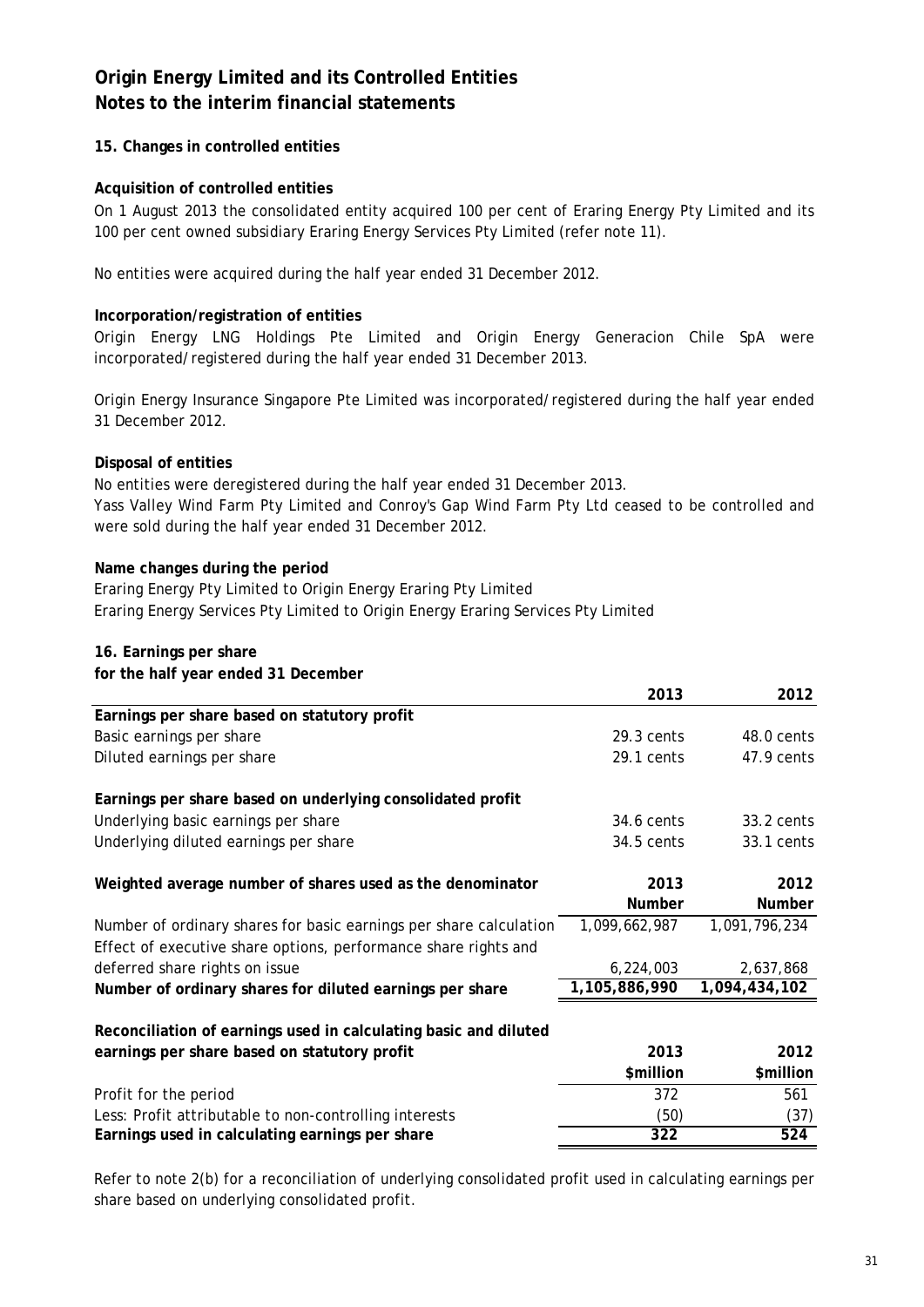### **17. Subsequent events**

### **Dividends**

Since the end of the financial year, the directors have determined to pay an interim dividend of 25 cents per share, unfranked, payable 4 April 2014.

The financial effect of this dividend has not been brought to account in the interim financial statements for the half year ended 31 December 2013 and will be recognised in subsequent financial statements.

Other than the matter described above, no other item, transaction or event of a material nature has arisen since 31 December 2013 that would significantly affect the operations of the consolidated entity, the results of those operations, or the state of affairs of the consolidated entity, in future financial periods.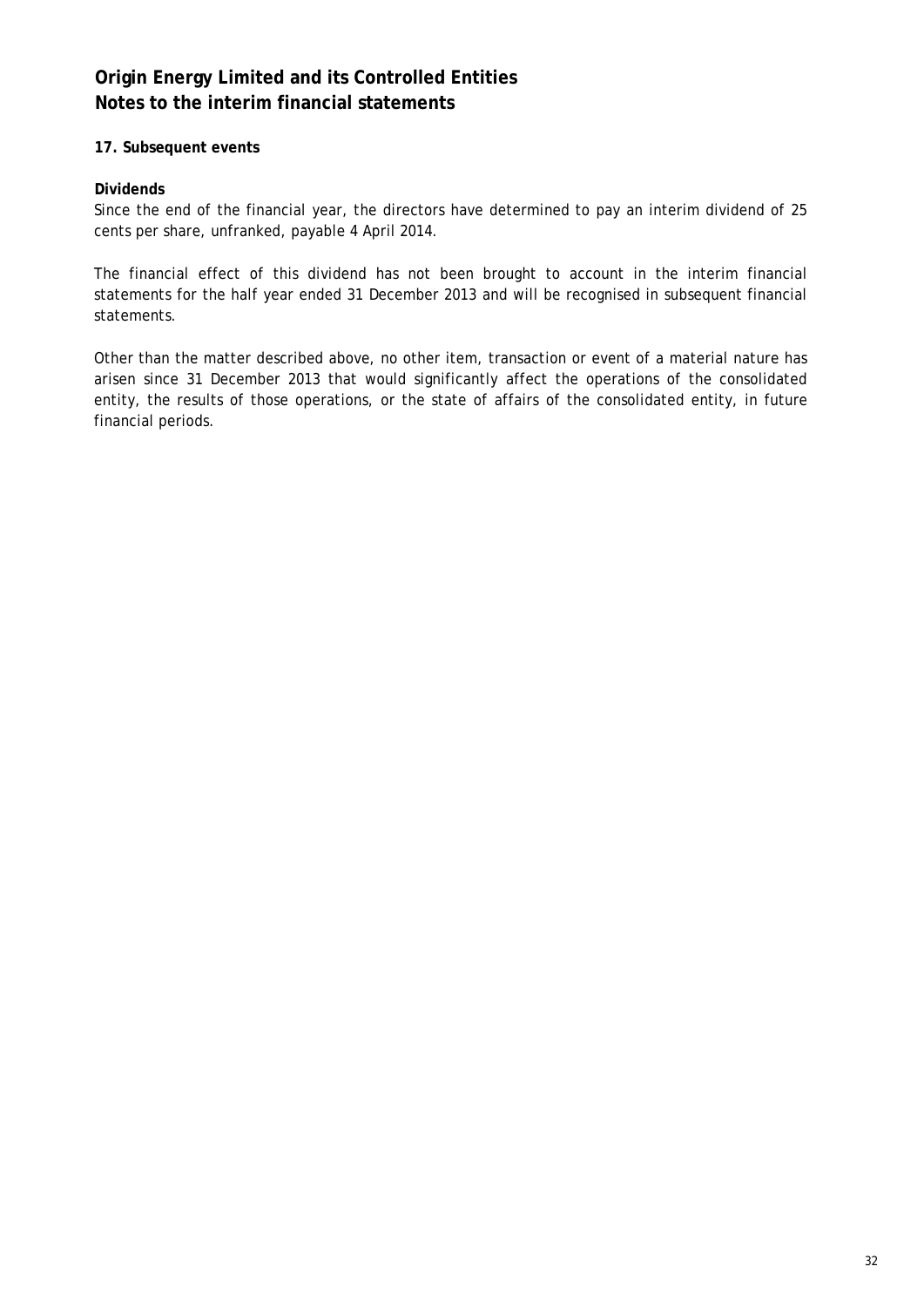In the opinion of the directors of Origin Energy Limited (the Company):

- 1 The interim financial statements and notes are in accordance with the *Corporations Act 2001* (Cth), including:
	- (i) giving a true and fair view of the financial position of the consolidated entity as at 31 December 2013 and of its performance, for the half year ended on that date; and
	- (ii) complying with Australian Accounting Standard AASB 134 *Interim Financial Reporting* and other applicable accounting standards and the *Corporations Regulations 2001* (Cth).
- 2 There are reasonable grounds to believe that the Company will be able to pay its debts as and when they become due and payable.

Signed in accordance with a resolution of the directors:

CONNE

Gordon M Cairns, Chairman *Director*

Sydney, 19 February 2014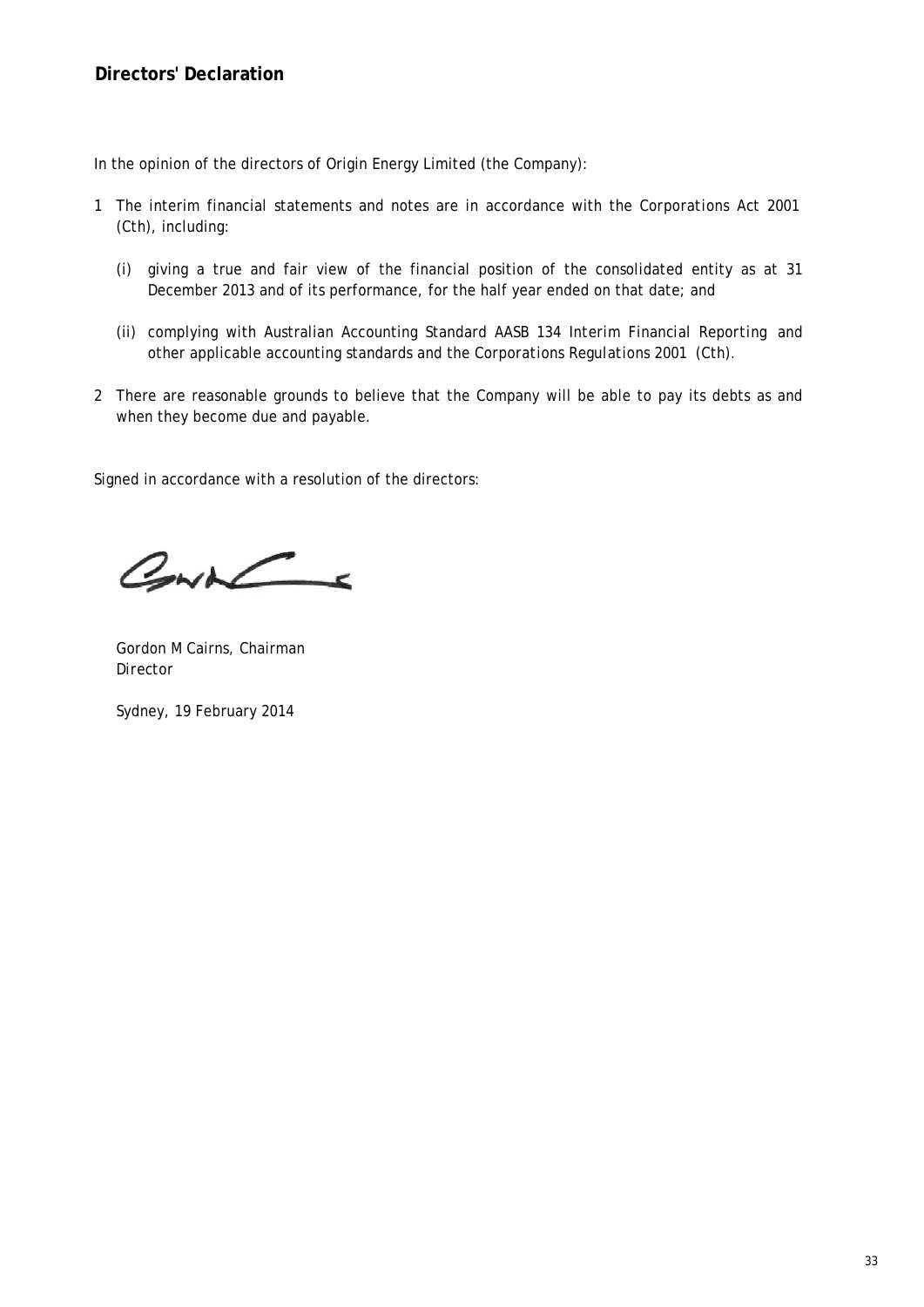

#### Independent auditor's review report to the members of Origin Energy Limited

We have reviewed the accompanying interim financial report of Origin Energy Limited, which comprises the consolidated interim statement of financial position as at 31 December 2013, consolidated interim income statement and consolidated interim statement of comprehensive income, consolidated interim statement of changes in equity and consolidated interim statement of cash flows for the interim period ended on that date, notes 1 to 17 comprising a summary of significant accounting policies and other explanatory information and the directors' declaration of the consolidated entity comprising the company and the entities it controlled at the half year's end or from time to time during the interim period.

#### Directors' responsibility for the interim financial report

The directors of the company are responsible for the preparation of the interim financial report that gives a true and fair view in accordance with Australian Accounting Standards and the Corporations Act 2001 and for such internal control as the directors determine is necessary to enable the preparation of the interim financial report that is free from material misstatement. whether due to fraud or error.

#### Auditor's responsibility

Our responsibility is to express a conclusion on the interim financial report based on our review. We conducted our review in accordance with Auditing Standard on Review Engagements ASRE 2410 Review of a Financial Report Performed by the Independent Auditor of the Entity, in order to state whether, on the basis of the procedures described, we have become aware of any matter that makes us believe that the interim financial report is not in accordance with the Corporations Act 2001 including: giving a true and fair view of the consolidated entity's financial position as at 31 December 2013 and its performance for the interim period ended on that date; and complying with Australian Accounting Standard AASB 134 Interim Financial Reporting and the Corporations Regulations 2001. As auditor of Origin Energy Limited, ASRE 2410 requires that we comply with the ethical requirements relevant to the audit of the annual financial report.

A review of an interim financial report consists of making enquiries, primarily of persons responsible for financial and accounting matters, and applying analytical and other review procedures. A review is substantially less in scope than an audit conducted in accordance with Australian Auditing Standards and consequently does not enable us to obtain assurance that we would become aware of all significant matters that might be identified in an audit. Accordingly, we do not express an audit opinion.

#### Independence

In conducting our review, we have complied with the independence requirements of the Corporations Act 2001.

> KPMG, an Australian partnership and a member firm of the KPMG network of independent member firms affiliated with KPMG International Cooperative ("KPMG International"), a Swiss entity.

Liability limited by a scheme approved under Professional Standards Legislation.